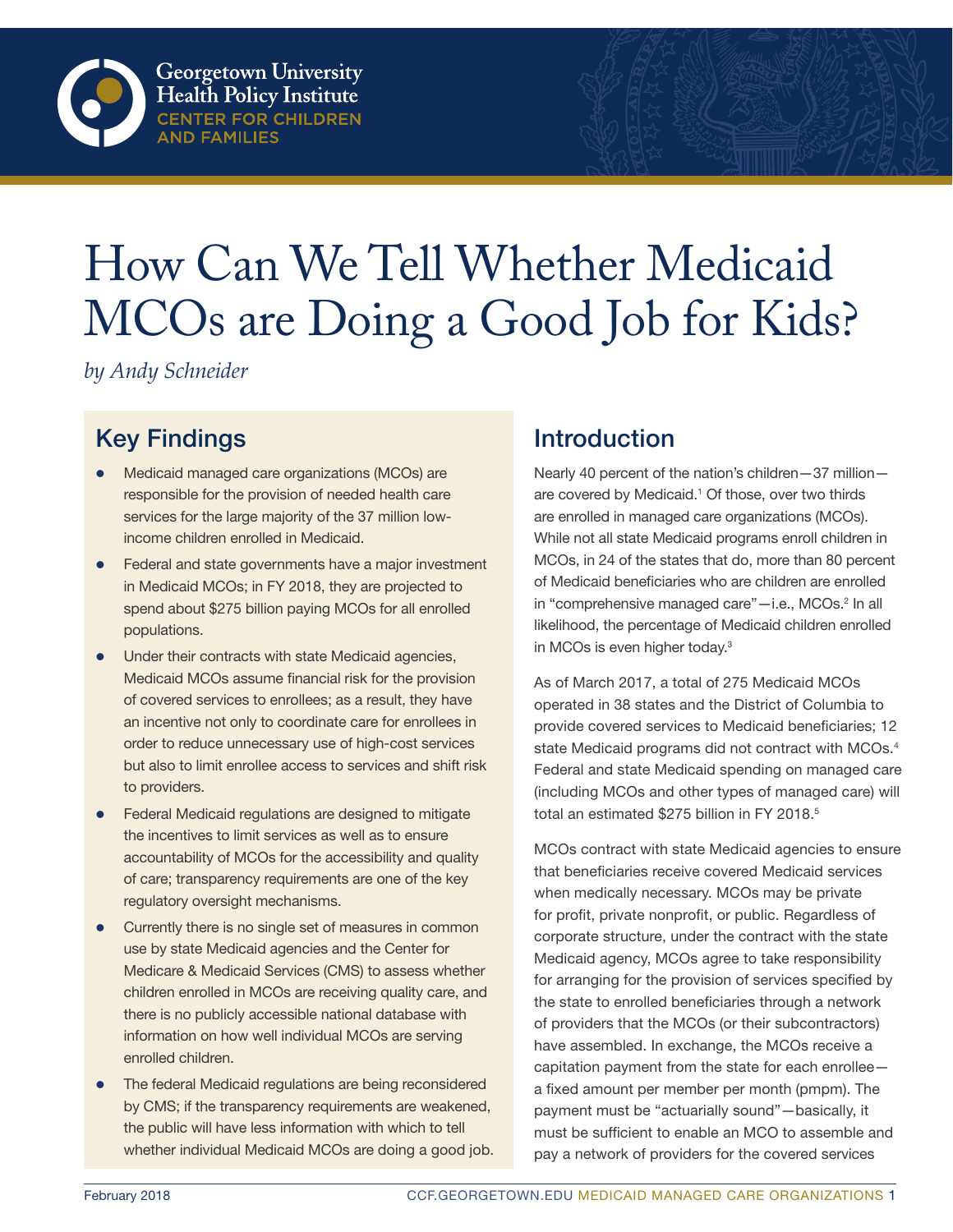

that are needed by the particular beneficiaries who enroll with the MCO and to do so without excessive administrative costs or profits.

To oversimplify, this contractual arrangement, with its use of capitation payments, shifts financial risk for the costs of Medicaid services from the state Medicaid agency and the federal government to the MCO.<sup>6</sup> In doing so, it provides a measure of fiscal predictability for state and federal budgets. Within limits, if the MCO spends more on covered services than the capitation payments from the state Medicaid agency, the MCO absorbs the loss; if it spends less, it keeps the difference. This gives the MCO an incentive to limit what it pays its network providers, either by reducing the use of covered services by enrollees or constraining its reimbursements to providers, or both.<sup>7</sup> Depending upon the capitation rates, the cost of an adequate provider network, the use of services by enrollees, and other factors, a Medicaid risk contract can be highly lucrative for an MCO $8$ and its management<sup>9</sup> or a losing business proposition.<sup>10</sup>

The implications for Medicaid beneficiaries are fundamental. Under these risk contracts, the state Medicaid agency will pay only the MCO for the services covered under the contract; if the enrolled beneficiary is unable to obtain needed services from the MCO's provider network even though the services are covered under the contract, he or she may go without or seek care at the emergency room. If the capitation rates paid to an MCO are not adequate, it may not have the resources to pay its network providers adequately or to make the investments in information systems and case management to ensure adequate quality of care. If an MCO does not pay providers adequately, and is therefore unable to recruit or retain sufficient numbers of providers into its network, access to services may be compromised. And if the providers that the MCO does recruit to its network are not good at what they do, then the quality of care available to enrollees may be substandard. Finally, the complex corporate structure of some MCOs, involving multiple layers of "subcapitation," may enable bad actors to divert Medicaid funds from patient care and compromise the reporting of performance data.<sup>11</sup>

Capitation payment can also provide incentives for MCOs to manage the care of enrollees more effectively than would occur in less formal, fee-for-service arrangements. If

MCOs implement strategies to improve the coordination of services, especially for high-cost enrollees, they can reduce the use of expensive inpatient services while at the same increasing access to primary and preventive care. There is evidence that preventable hospitalization rates are lower in Medicaid managed care than in Medicaid fee-for-service.<sup>12</sup> There is also evidence that some MCOs are implementing innovative approaches to care coordination of children with special health care needs.<sup>13</sup>

Federal regulations contain a number of beneficiary protections that are designed to ensure that the incentive inherent in capitation does not result in the denial of access to covered services or substandard quality of care.<sup>14</sup> State Medicaid agencies that elect to contract with MCOs must incorporate these protections into the contracts<sup>15</sup> and monitor compliance with them.<sup>16</sup> Among the state agency oversight responsibilities are ensuring the transparency of information relating to the performance of individual MCOs.

These access and quality regulatory requirements do not apply to the Medicaid fee-for-service delivery system. This uneven regulatory playing field makes head-to-head comparisons between Medicaid managed care and feefor-service delivery systems difficult. Because such a high percentage of Medicaid-eligible children are enrolled in MCOs, however, the more important question is how the quality of care received by children in one MCO compares with that in another. The Medicaid and CHIP Payment and Access Commission (MACPAC) recently noted, "it is difficult to evaluate the effect of managed care on quality of care," which may explain why research findings on Medicaid managed care quality outcome "are scarce and have mixed results."17

The purpose of this paper is to describe the current federal transparency requirements and explain how they can be used to assess how well individual MCOs are serving the Medicaid-eligible children enrolled with them. The paper starts with a summary of the obligations Medicaid MCOs have toward children, reviews the measures for MCO quality performance vis-à-vis enrolled children, and identifies the information that is required to be publicly available to assess the performance of individual MCOs. It concludes with suggestions for using transparency to improve the quality of care for children enrolled in MCOs.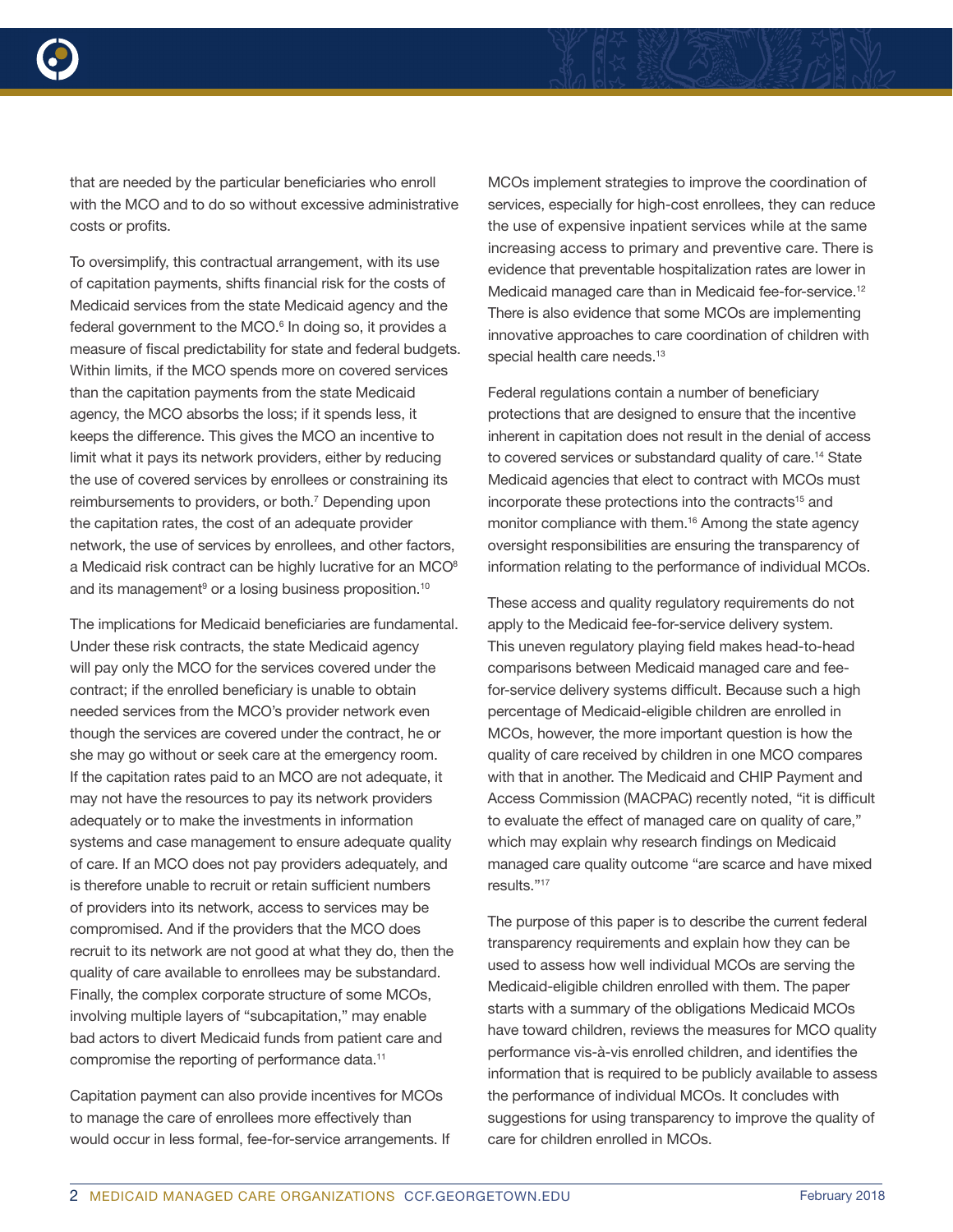### What are the obligations of Medicaid MCOs to enrolled children?

Medicaid has a guaranteed benefit that is custom-made for children: Early and Periodic Screening, Diagnostic, and Treatment (EPSDT) services.<sup>18</sup> In the case of children who are in mandatory eligibility categories—for example, all children under age 19 in families with incomes at or below 133 percent of the Federal Poverty Level—Medicaid does not impose copayments or other types of cost-sharing for EPSDT services.19 If a state Medicaid agency contracts with an MCO to furnish services to enrolled children, the contract must specify the EPSDT services for which the MCO is responsible; all other EPSDT services remain the responsibility of the agency, which can provide them on a fee-for-service basis or contract with another MCO to provide those services.20

On paper, EPSDT articulates comprehensive health coverage for children.21 Each child enrolled in Medicaid is entitled to a periodic, age-appropriate screening that includes assessments of physical and mental health, tracks progress on developmental milestones, and provides appropriate immunizations, blood lead level tests, and health education. If a routine screening indicates that the child needs further evaluation of an illness or condition, the Medicaid program must pay for any necessary diagnostic services and any needed treatment, even if the program does not cover the diagnostic or treatment services for adults. EPSDT also includes vision, hearing, and dental services.

EPSDT is designed for children from low-income families, who are at higher risk for health problems and developmental delays. It is particularly valuable to children with special health care needs, children with disabilities, and children in foster care, because it ensures that they receive the diagnostic and treatment services they need. It is also important to children who are basically healthy, because it ensures that they have coverage for routine preventive care and for diagnostic and treatment services identified during regular check-ups. These services include eye exams and, if necessary, eyeglasses; dental exams and needed dental services; and hearing screens and services. Routine developmental screenings are especially

important for young children; these screens identify possible delays that trigger further evaluations and, if appropriate, lead to referrals for early intervention or other services to address the delays.

Whether EPSDT achieves its promise depends in large measure on how effectively the state Medicaid agency—or, in managed care states, the MCO—implements the benefit. How well the MCO implements the benefit depends in part on how well the contract between the state Medicaid agency and the MCO is drafted.<sup>22</sup> The Center for Medicaid and CHIP Services (CMCS) collects information from states on form CMS-416, Annual EPSDT Participation Report, to assess how effectively they are implementing EPSDT. <sup>23</sup> CMCS posts national and state-specific data annually; the most recent are for FY 2016. The CMS-416 aggregates data for all eligible children, not just those in MCOs, and it does not break out data specific to individual MCOs.

The CMS-416 is the source of two key metrics for EPSDT implementation: the participant ratio (total eligible children receiving at least one initial or periodic screen/total eligible who should receive at least one initial or periodic screen); and the screening ratio (total screens received/expected number of screenings). These ratios are reported by age group (<1, 1-2, 3-5, 6-9, 10-14, 15-18, and 19-20). In addition, the form allows CMCS and the states to manually calculate utilization ratios for a range of dental services.<sup>24</sup>

There are significant limits to the CMS-416 and the performance metrics derived from it.<sup>25</sup> For example, the screening ratio does not tell whether a given child is receiving one screen per year or several, or whether children are receiving the right screenings at the right time.26 Nor can the data enable tracking of the provision of different types of screens (e.g., developmental, vision, hearing or others identified within each state's periodicity schedule to address multiple aspects of a child's development).27 In addition, the CMS-416 does not enable us to tell whether children are in fact accessing the followup services that may be needed as a result of a screen or evaluation—key to EPSDT's benefit guarantee for children.<sup>28</sup>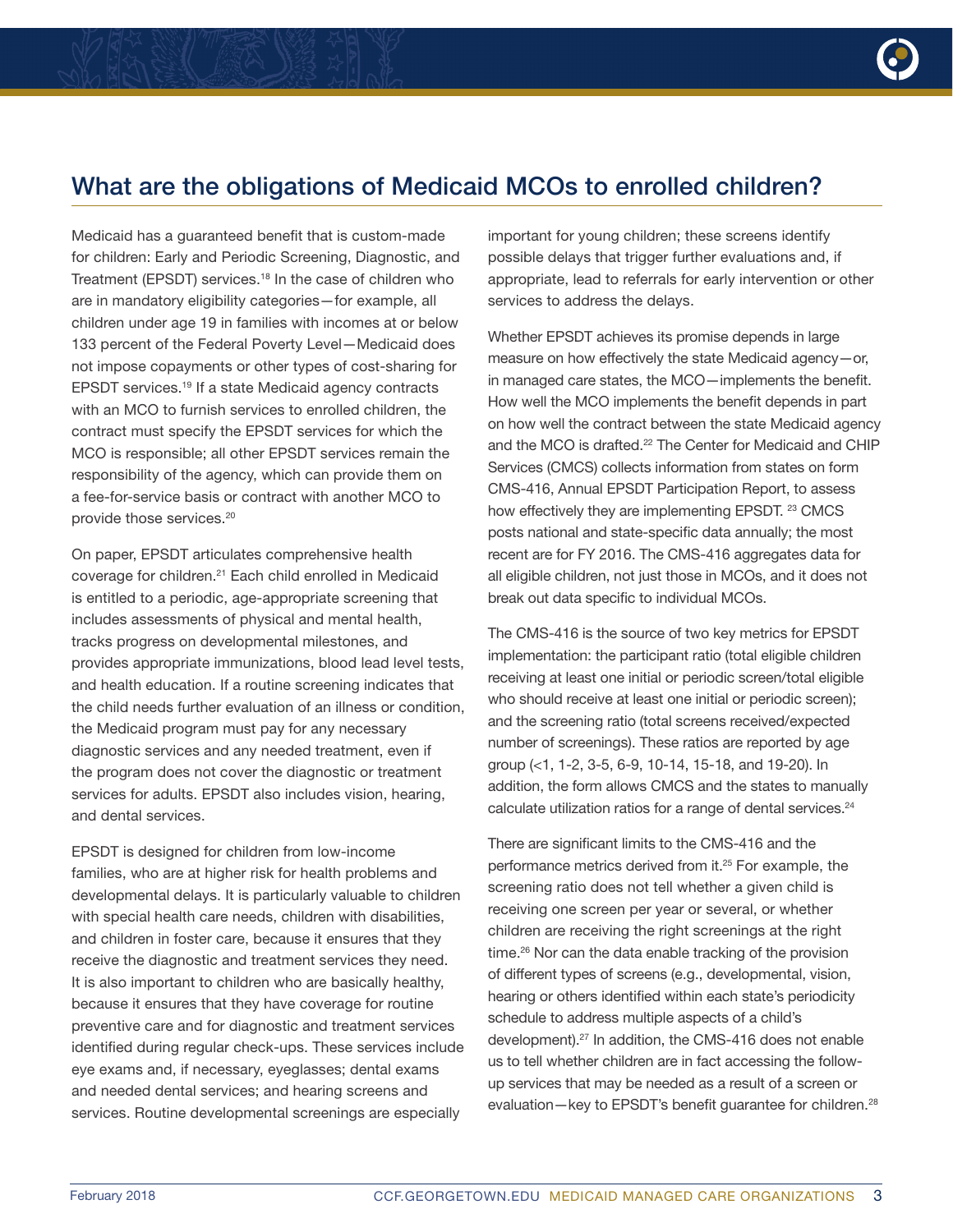

### What data are needed to know whether children enrolled in a Medicaid MCO are receiving quality care?

There is currently no single set of measures in use by CMS and state Medicaid agencies to assess whether children enrolled in MCOs are receiving quality care. This is unfortunate. As Tricia Brooks of the Center for Children and Families has observed

*"Importantly, as Medicaid increasingly turns to private managed care as the primary delivery system, measuring quality is a critical check on plan performance in providing required services and benefits. Collecting and reporting data is not enough; data must be analyzed, compared, and trended over time to identify opportunities for improvement, to measure progress on quality improvement (QI) initiatives, and to meet specific performance targets."* <sup>29</sup>

It would be helpful if state Medicaid agencies and CMS were all on the same page, using a common set of measures that would enable comparisons of MCO performance vis-à-vis-children and other enrolled populations across all states, not just within states. Some progress in this direction has taken place in recent years, but we are not yet at full alignment.

At the direction of Congress, CMS has developed a Child Core Set of Health Care Quality Measures, a set of standardized evidence-based measures.<sup>30</sup> CMS reviews and updates the Core Set annually.<sup>31</sup> The 2018 version includes 26 measures organized into six buckets—1) primary care access and preventive care, 2) maternal and perinatal health, 3) care of acute and chronic conditions, 4) behavioral health care, 5) dental and oral health services, and 6) experience of care).<sup>32</sup> State reporting of these measures is voluntary, and not all states report on all measures.<sup>33</sup> (State reporting will become mandatory with the annual report for FY 2024).<sup>34</sup> Moreover, the reported data are state-level only and do not describe which measures were reported by which MCOs, much less allow a head-to-head comparison of the performance of individual MCOs.

Different state Medicaid agencies use different measures in assessing the quality of care received by children enrolled in MCOs. Consider the two states with the most children enrolled in Medicaid MCOs, California and New York.35 California's Department of Health Care Services posts a Medi-Cal Children's Health Dashboard which sets forth the statewide average performance rates across all plans for 10 different performance measures 36 and links to the External Quality Review Organization (EQRO) report that provides the performance rates for each of the 10 measures for each MCO.<sup>37</sup> The New York State Department of Health posts a head-to-head comparison of the performance of each of its contracting MCOs (15 in 2017) that includes 18 separate measures of child and adolescent health quality.38 Like California, New York also posts EQRO reports on the performance of each MCO that includes quality measures.<sup>39</sup>

Both states present the nationally developed Healthcare Effectiveness Data and Information Set (HEDIS) measures<sup>40</sup> in comparing MCO performance; while there is some overlap, the measures are not identical.<sup>41</sup> Neither state uses all of the 16 CMS Child Core Set measures in the domains of Primary Care Access and Preventive Care, Care of Acute and Chronic Conditions, and Behavioral Health Care.42 California, New York, and the CMS Child Core Set overlap on just five measures.<sup>43</sup>

To understand why there is no single set of child health quality measures in common use, one need only look at the recent report prepared by the North Carolina Institute of Medicine for the state's Medicaid agency.<sup>44</sup> The Institute was asked to develop a set of quality metrics to be used as the state moves to Medicaid managed care. The measures were to simultaneously address four policy goals (the Quadruple Aim): improving population health, enhancing patient experience, lowering health care costs, and improving the experience and work life of health care providers.

In the course of identifying the measures, an interdisciplinary Task Force under the auspices of the Institute "considered measures across a broad spectrum of health care, care settings, and populations, including but not limited to public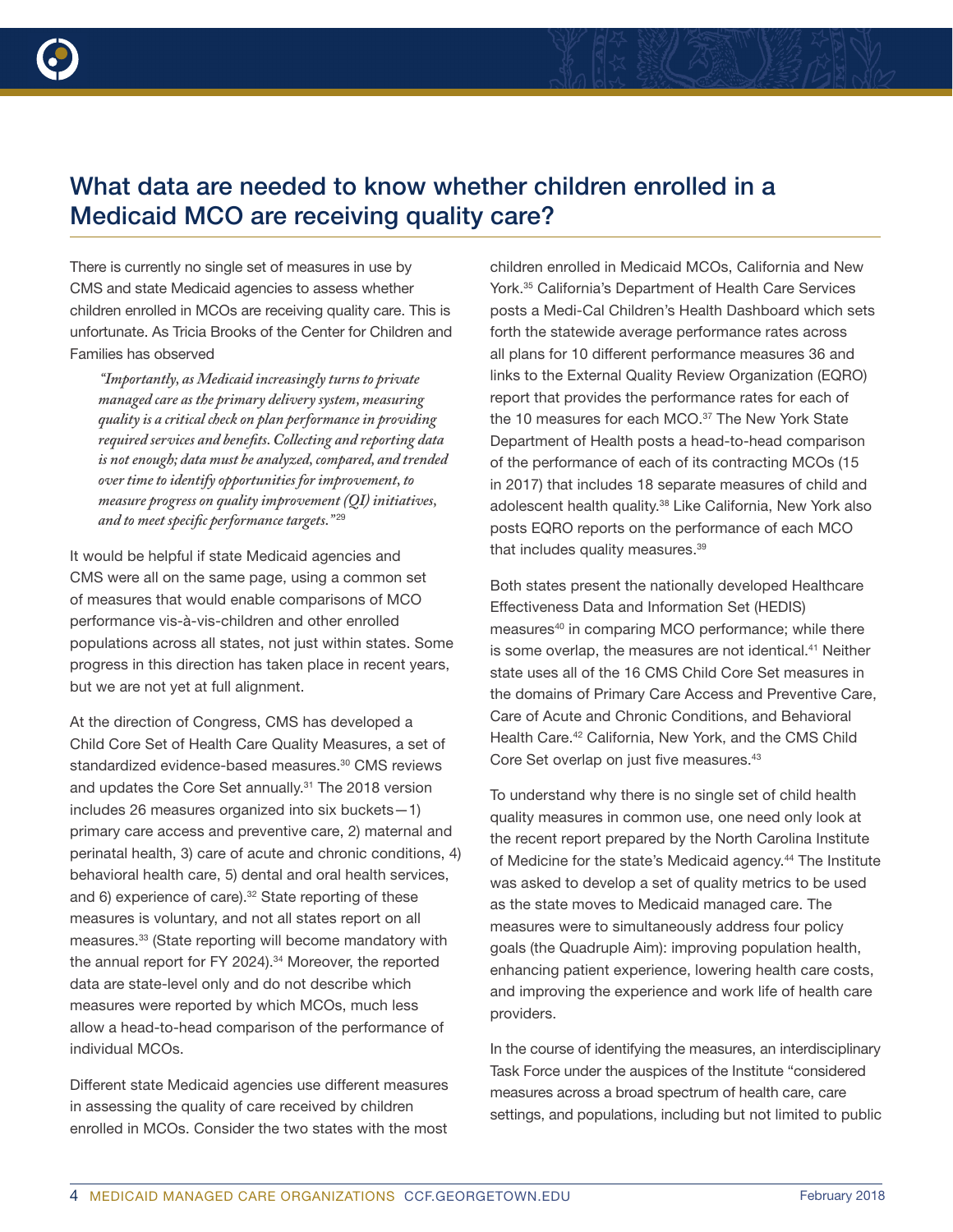

health, population health, whole-person health (integration of mental, physical, and oral health), pediatrics, oral health, key high-cost high-risk subpopulations, mothers and infants, those with chronic illnesses and foster children," as well as "areas of health disparities, including racial and ethnic disparities and disparities between rural and urban areas."

The result was a set of 30 measures organized into five broad areas: Improving Population Health; Preventive Care; Care of Acute and Chronic Conditions; Patient Experience of Care; Cost and Utilization; and Workforce Wellbeing. Of these measures, 10 overlap with the CMS Child Core Set.<sup>45</sup>

Some of the recommended measures (Screening for Depression, Asthma Medication, Hospitalization Follow-Up) apply to both children and adults: "because of the large proportion of North Carolina's Medicaid population who are children (approximately 50 percent), the Task Force sought to identify cross-cutting measures that would be applicable to both pediatric and adult beneficiaries." 46

### What quality data do federal Medicaid regulations require?

In May 2016, CMS published a comprehensive overhaul of the Medicaid regulations governing state contracting with MCOs.47 Among many other things, this managed care rule upgrades the quality measurement and improvement requirements for MCOs and state agencies and increases the transparency of information about MCO financial and quality performance. Most of the new requirements were to be phased in over a three-year period starting July 2016.48

In June 2017, however, CMS announced that it "intends to use our enforcement discretion to focus on working with states to achieve compliance with the managed care regulations when states are unable to implement new and potentially burdensome requirements of the final rule by the required compliance date, particularly provisions with a compliance deadline of contracts beginning on or after July 1, 2017."49 And in a major policy address to the National Association of Medicaid Directors in November 2017, CMS Administrator Seema Verma promised to "rollback burdensome regulations that the federal government has imposed on states," specifically citing the managed care rule.<sup>50</sup> Thus, most of the compliance dates for the current managed care rule are negotiable with CMS, and the rule itself will be "rolled back."

That being said, the managed care rule is, at least as of this writing, still in effect. Unlike the rules relating to the provision of EPSDT services described above, the managed care rule does not require that MCOs meet federally-specified minimum levels of quality for children or any other beneficiary population. Instead, the rule requires that state Medicaid agencies identify quality measures, require contracting MCOs to report on those quality measures, and make the results public so that the performance of individual MCOs can be compared. The rule also continues the previous requirement that state Medicaid agencies arrange for an annual independent review of each MCO's performance by an External Quality Review Organization (EQRO).<sup>51</sup>

More specifically, under the rule, state Medicaid agencies must identify standard performance measures and require contracting MCOs, on an annual basis, to report on their performance using these measures.<sup>52</sup> The rule contemplates that CMS "may" specify performance measures that all state Medicaid agencies would have to include in the measures they use; to date, CMS has not issued any such specifications. This provision of the rule was effective for contract rating periods beginning on or after July 1, 2017, subject to the CMS "enforcement discretion" described above.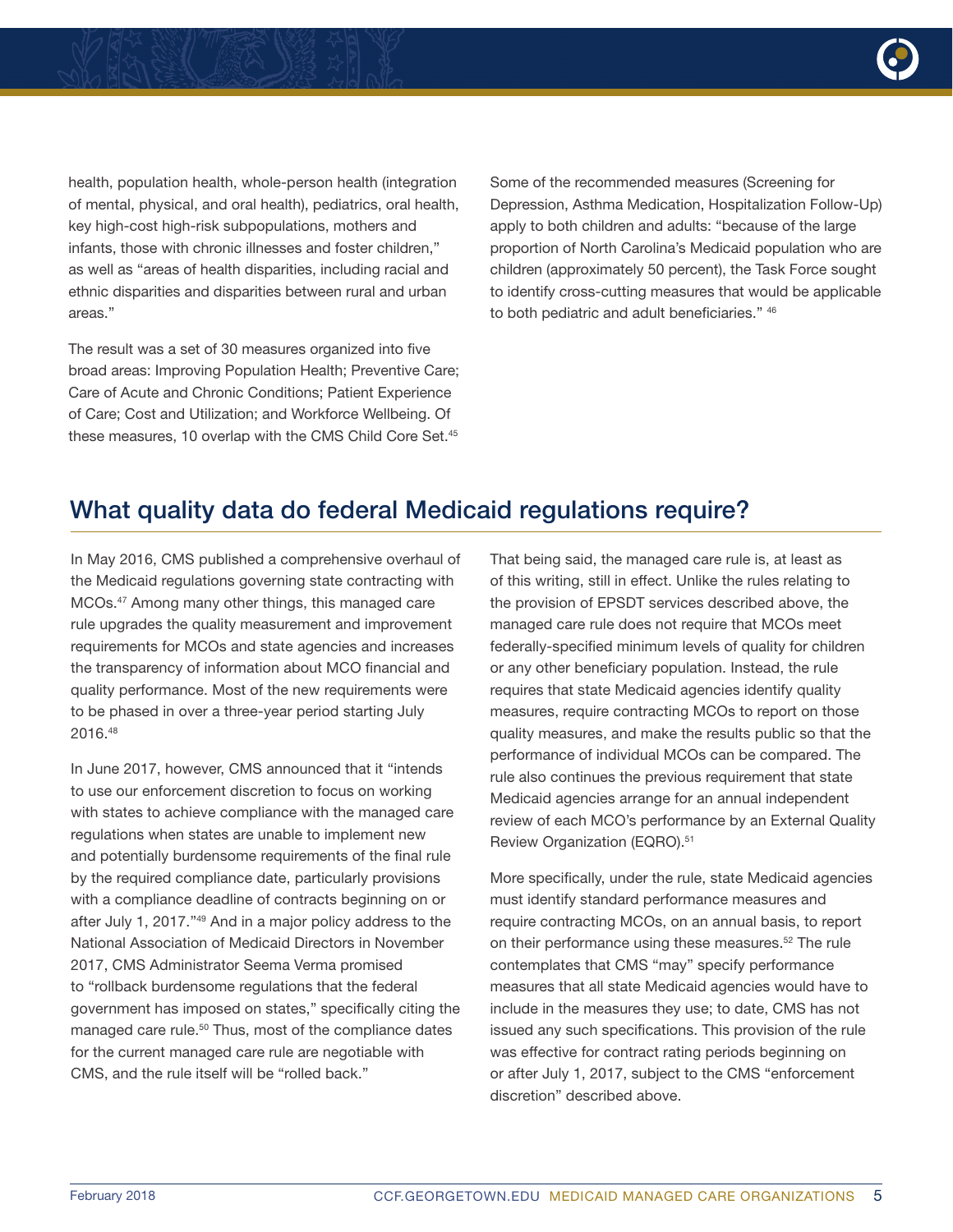

The rule also requires that state Medicaid agencies engage EQROs to assess, on an annual basis, the accessibility and quality of care received by beneficiaries enrolled in each MCO with which the state contracts.<sup>53</sup> (There is at state option an exemption for MCOs that also have geographically overlapping contracts with Medicare Part C).<sup>54</sup> In conducting the reviews, the EQROs are to use protocols developed by CMS.55 (The federal government pays 75 percent of the cost of these reviews.56) Protocol 2 requires that EQROs assess the accuracy of the performance measures reported by the MCO.<sup>57</sup> The results of the review must be included in an annual detailed technical report that, among other things, sets forth "methodologically appropriate, comparative information" about all MCOs with which the state contracts.58 The most recent report must be posted on the state Medicaid agency's website by April 30 of each year.<sup>59</sup> The implementation date for these requirements is July 1, 2018, subject to CMS "enforcement discretion."60

There are other provisions in the managed care rule relating to quality which, while not specific to children, could promote transparency about the performance of individual MCOs. The two most notable are requirements that states develop and implement a managed care quality strategy<sup>61</sup> and that they implement a quality rating system (QRS) developed by CMS or adopt an alternative approved by CMS.<sup>62</sup> The state quality strategy, which must be posted on the state's website, should include the metrics and performance targets the state uses to measure the performance of each MCO with which it contracts.63 Under the rating system, states would, on an annual basis, collect data and issue a quality rating for each MCO with which they contract; the quality rating would be "prominently" displayed on the agency's website.<sup>64</sup>

The compliance date for the state quality strategy is July 1, 2018, subject to CMS enforcement discretion.<sup>65</sup> The compliance date for the QRS is no later than three years from the date of a final notice published in the Federal Register.<sup>66</sup> As of this writing, CMS has not published a final notice. Given the uncertainties associated with implementation of many of the managed care rule's quality requirements, this paper focuses on the MCO-specific performance measures and transparency requirements that are currently in place.

### What MCO-specific data about the quality of care for children are publicly available?

#### National Data Sources

There are two publicly accessible sources of MCO-specific data at the national level.<sup>67</sup> One is a report on Medicaid managed care enrollment and program characteristics posted by the Center for Medicaid and CHIP Services (CMCS) on its Medicaid.gov website. The other is the Medicaid Managed Care Market Tracker maintained by the Kaiser Family Foundation. Neither data source provides information about the performance of individual Medicaid MCOs specific to the accessibility and quality of services for enrolled children or any other population of enrollees.<sup>68</sup>

The CMCS report identifies each MCO in a state, the geographic region served by that MCO, the MCO's Medicaid-only enrollment, and the MCO's dual-eligible enrollment (see Table 5). The report does not break down the number of Medicaid enrollees in each MCO by age, and it does not provide quality indicators with respect to children or any other enrollee population for individual MCOs. The most recent report presents data from 2015.69 CMCS also collects and posts managed care enrollment data for children in the CMS-416 Annual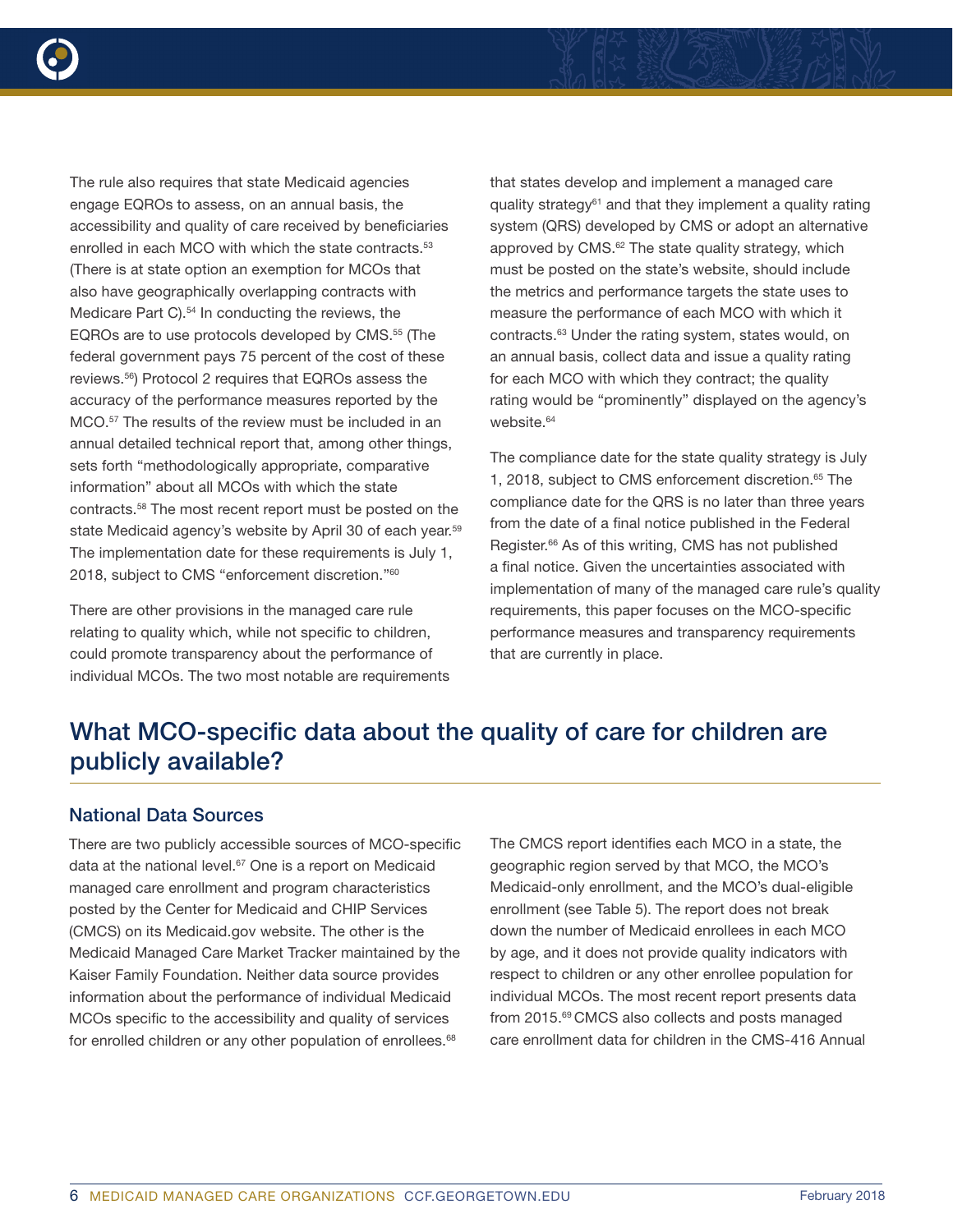

EPSDT Participation Report, but the data are not specific to MCOs.70 Finally, CMCS collects the annual EQRO technical report from each managed care state; the statespecific (but not MCO) results were included in the CMCS 2015 Child Quality Report.71

More recent data from March 2017, are available from the Kaiser Family Foundation (KFF's) Medicaid Managed Care Market Tracker. A total of 275 Medicaid MCOs contracted with state Medicaid agencies in 38 states and the District of Columbia; 12 states did not contract with Medicaid MCOs.72 For each state with MCO contracts, the Market Tracker provides the names of each of the MCOs participating, as well as each MCO's total Medicaid enrollment. The Market Tracker also provides MCOspecific NCQA quality ratings (2016-2017) and identifies parent firms, which operate plans in more than one state (September 2016).73 KFF updates the Market Tracker every fall in conjunction with its Annual 50-State Medicaid Budget Survey with the National Association of Medicaid Directors (NAMD).

The Medicaid and CHIP Payment and Access Commission (MACPAC) publishes state-level data on the percentage of Medicaid enrollees in managed care by state and by eligibility group.<sup>74</sup> Although plan-specific data are available in CMS public use files, there are questions about the reliability of these data, and they are not published by MACPAC<sup>75</sup>

#### State Data Sources

In the absence of a national data source on MCO-specific performance on the quality of care for children, advocates and other stakeholders must turn to state Medicaid agency and MCO websites.

State Medicaid agency websites vary considerably in the scope and type of MCO-specific information available. As the California and New York examples above make clear, however, some states post their EQRO Annual Technical Reports, and those reports provide MCO-specific results on quality performance measures relating to enrolled children as well as other beneficiary populations. A CMS

analysis of New York and five other high performing states (Connecticut, Maryland, Massachusetts, Michigan and Rhode Island) found that all of them use public reporting on health plan performance "to provide information to consumers and promote improvement among health plans."76

A survey of state Medicaid agency websites was beyond the scope of this paper. It is unclear how many states currently post EQRO Annual Technical Reports or how many of those states, like New York, use the MCOspecific results to present a head-to-head comparison of results from all contracting MCOs. Unless the compliance date for the federal Medicaid rule is postponed or the requirement is eliminated altogether, all state Medicaid agencies contracting with MCOs will at a minimum post these annual technical reports on their websites by July 1, 2018. (The contents of the reports will continue to vary depending on state specifications).

These reports are just one of the items of information subject to transparency requirements in the managed care rule. The others relevant to individual MCO performance are set forth in Table 1.77 They include the MCO's contract with the state, which sets forth its specific obligations, including those relating to EPSDT and reporting of quality measures; the names and titles of the MCO's officers and directors, who are accountable for the MCO's performance under the contract; the MCO's accreditation status; and the MCO's provider network and documentation of its adequacy.

As shown in Appendix A, the implementation dates for these transparency requirements vary from July 1, 2017 to July 1, 2018. And, as noted above, CMS will use its "enforcement discretion" to allow states to develop their own implementation dates and is reconsidering the managed care rule in its entirety. Despite this regulatory uncertainty, the transparency requirements in the current managed care rule, if implemented, will make more MCOspecific performance data available to the public on the website of each state Medicaid agency than was available prior to the rule.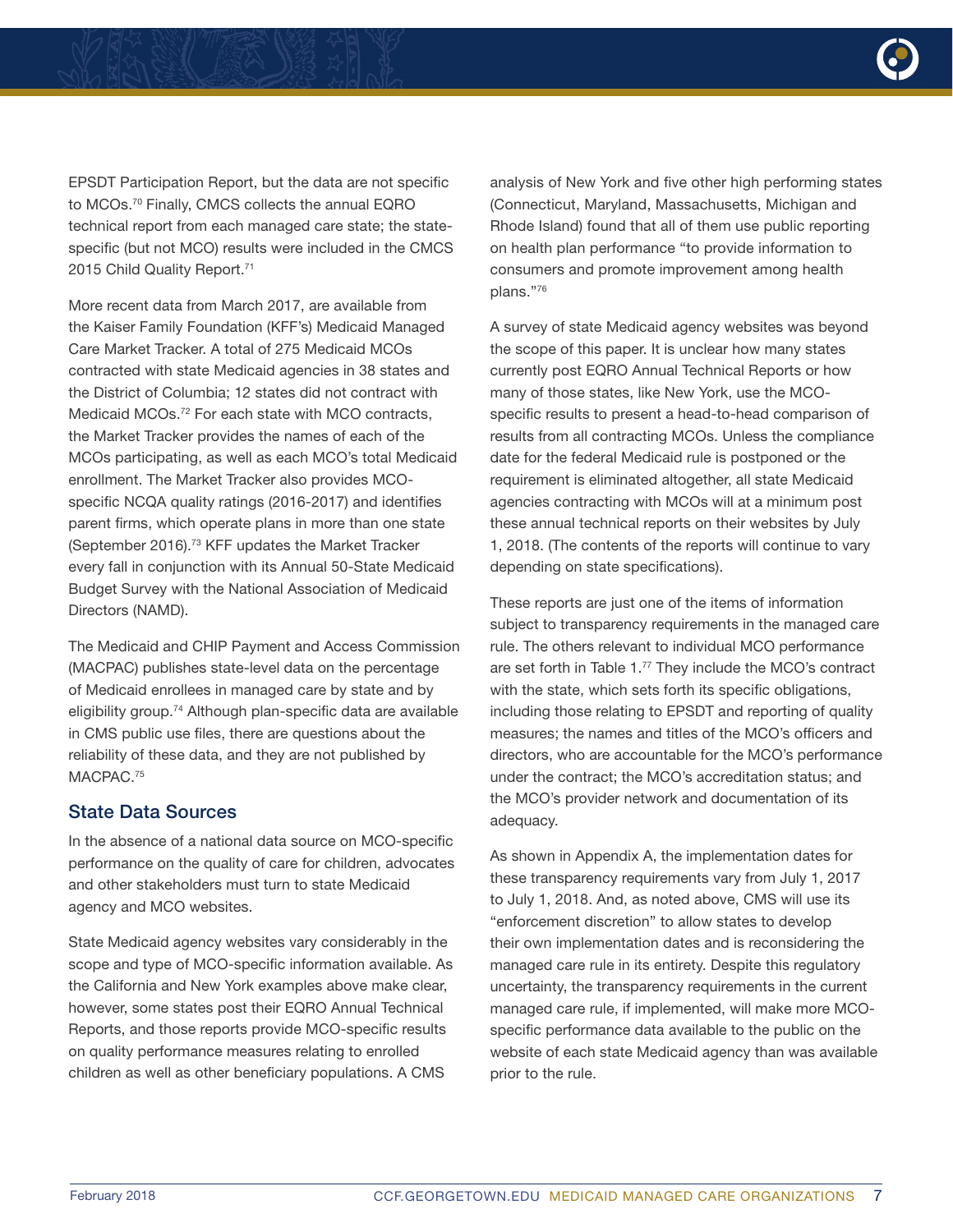

#### Table 1: Medicaid MCO Performance Data

| <b>Type of Information</b>                                                                                  | <b>Description</b>                                                                                                                                                                                                      | <b>State Medicaid</b><br><b>Agency Website</b><br><b>Posting Required</b> | Alternate Source of<br>Information if not on State<br><b>Medicaid Agency website</b>                                                  |
|-------------------------------------------------------------------------------------------------------------|-------------------------------------------------------------------------------------------------------------------------------------------------------------------------------------------------------------------------|---------------------------------------------------------------------------|---------------------------------------------------------------------------------------------------------------------------------------|
| Contracting MCO(s) and<br><b>Parent Firm</b>                                                                | Name of each MCO contracting with the<br>state Medicaid agency                                                                                                                                                          | <b>No</b>                                                                 | <b>KFF Market Tracker*</b>                                                                                                            |
| Accountable Individuals                                                                                     | Officers and directors of MCO                                                                                                                                                                                           | Yes per 42 CFR 438.602(g)(3)                                              | MCO's website?                                                                                                                        |
| <b>Contract with State</b><br><b>Medicaid Agency</b>                                                        | Text of contract setting forth MCO<br>obligations                                                                                                                                                                       | Yes per 42 CFR 438.602(g)(1)                                              | State Public Records Act?<br><b>State Public Contracts website</b><br>$(RFPs)$ ?                                                      |
| <b>Current Enrollment Data</b>                                                                              | Number of children enrolled, broken down<br>by age                                                                                                                                                                      | <b>No</b>                                                                 | <b>KFF Market Tracker*</b>                                                                                                            |
| <b>Capitation Payments</b>                                                                                  | Total amounts paid to each plan for enrolled<br>children                                                                                                                                                                | <b>No</b>                                                                 | State Public Records Act?                                                                                                             |
| <b>Accreditation status</b>                                                                                 | Whether MCO has been accredited by a<br>private accrediting agency                                                                                                                                                      | Yes per 42 CFR 438.332(c)                                                 | <b>KFF Market Tracker*</b>                                                                                                            |
| <b>Current Encounter Data</b>                                                                               | Information relating to the provision of<br>a covered service to an enrolled child,<br>including the rendering provider, date of<br>service, and type of service                                                        | <b>No</b>                                                                 | Medicaid.gov website if<br><b>Transformed Medicaid Statistical</b><br>Information System (T-MSIS)<br>data is made publicly accessible |
| <b>Provider Network</b><br>Composition                                                                      | Providers contracting with MCO to furnish<br>services to enrolled children                                                                                                                                              | Yes per 42 CFR 438.10(c)<br>(3), (h)                                      | MCO's website                                                                                                                         |
| <b>Documentation of Provider</b><br><b>Network Adequacy</b>                                                 | Documentation on which State Medicaid<br>agency bases its determination that the<br>MCO's provider network is adequate                                                                                                  | Yes per 42 CFR 438.602(g)(2)                                              | <b>State Public Records Act?</b>                                                                                                      |
| <b>EQRO Annual Technical</b><br>Report                                                                      | Annual detailed technical report prepared by<br>External Quality Review Organization that<br>assesses the quality, timeliness, and access<br>to health care services furnished by each<br>MCO to Medicaid beneficiaries | Yes per 42 CFR 438.364(c)(2)                                              | State Public Records Act?                                                                                                             |
| <b>HEDIS Performance</b><br>Measures (MCO-reported<br>results)(not all states use<br><b>HEDIS measures)</b> | A set of standardized clinical health<br>measures the allow MCO-to-MCO<br>comparisons on access to care, including<br>well-child visits and immunizations                                                               | <b>No</b>                                                                 | EQRO Annual Technical Report,<br>above; NCQA Quality Compass<br>(for customers only)                                                  |
| <b>CAHPS Surveys (MCO-</b><br>specific results)                                                             | Annual surveys of that measure enrollees'<br>experience of care with Medicaid providers<br>and MCOs                                                                                                                     | No                                                                        | EQRO Annual Technical Report,<br>above; NCQA Quality Compass<br>(for customers only)                                                  |
| <b>EPSDT Compliance Data</b>                                                                                | Data that the state Medicaid agency is<br>required to report to HHS on Form CMS-<br>416 to document compliance with EPSDT<br>requirements                                                                               | <b>No</b>                                                                 | State Public Records Act?                                                                                                             |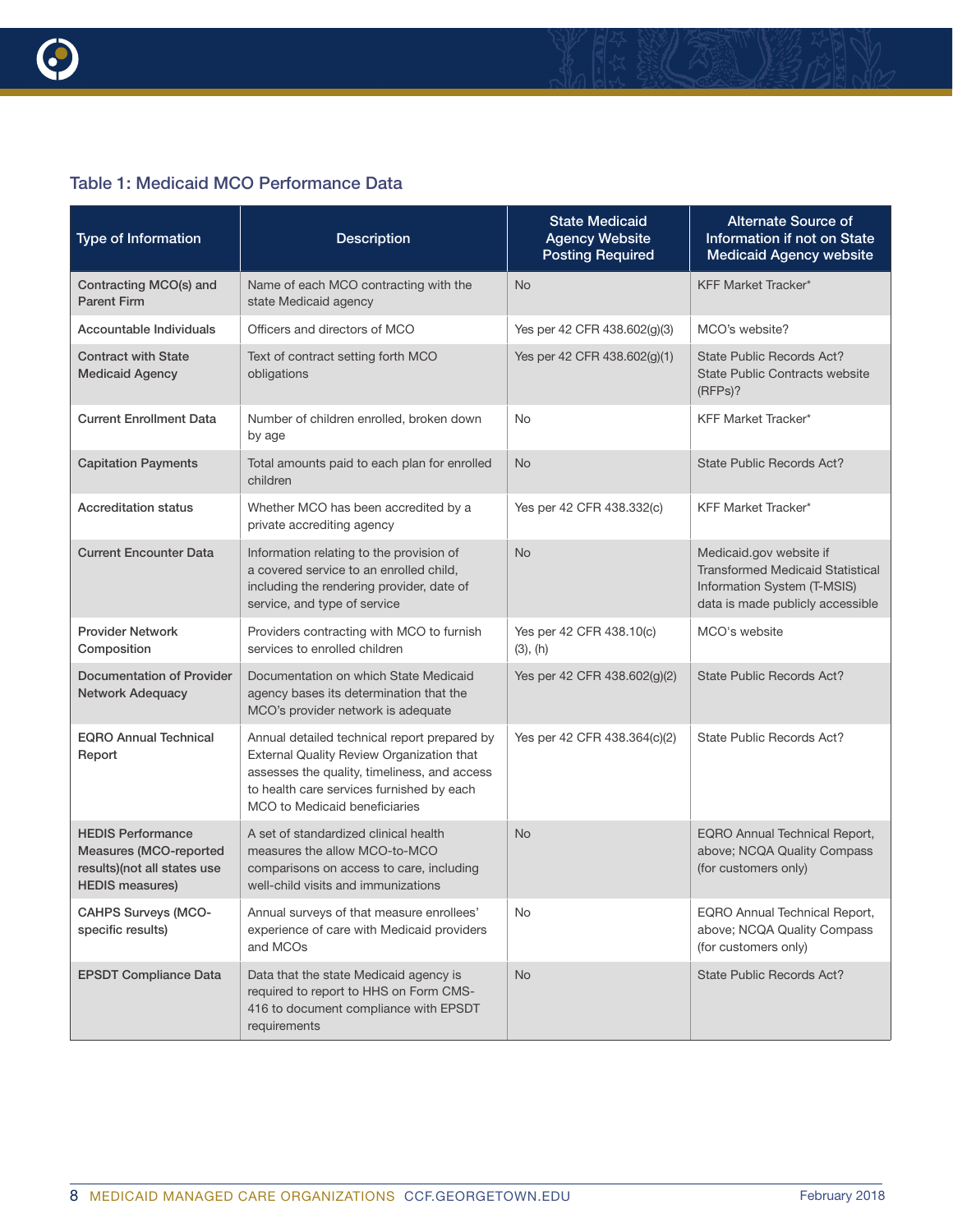

#### Table 1: Medicaid MCO Performance Data (con'd)

| <b>Type of Information</b>                           | <b>Description</b>                                                                                                                                                                                                                                   | <b>State Medicaid</b><br><b>Agency Website</b><br><b>Posting Required</b> | Alternate Source of<br>Information if not on State<br><b>Medicaid Agency website</b> |
|------------------------------------------------------|------------------------------------------------------------------------------------------------------------------------------------------------------------------------------------------------------------------------------------------------------|---------------------------------------------------------------------------|--------------------------------------------------------------------------------------|
| <b>Annual Managed Care</b><br>Program Report         | Report from state Medicaid agency to<br>CMS that, among other things, assesses<br>the financial performance and encounter<br>data reporting by each MCO as well as<br>the availability and accessibility of covered<br>services within MCO contracts | Yes per 42 CFR 438.66(e)(3)                                               | State Public Records Act?<br>CMS?<br>Freedom of Information Act?                     |
| <b>Managed Care State</b><br><b>Quality Strategy</b> | State Medicaid agency's strategy for<br>assessing and improving the quality of<br>services furnished by an MCO, including<br>quality metrics and performance targets                                                                                 | Yes per 42 CFR 438.340(d)                                                 | State Public Records Act?<br>CMS?<br>Freedom of Information Act?                     |
| <b>Quality Rating System</b>                         | State Medicaid agency's system for rating<br>each MCO annually on the quality of care                                                                                                                                                                | Yes, per 42 CFR 438.334(e)                                                | State Public Records Act?                                                            |
| <b>State Fair Hearing</b><br>Decisions               | Outcome of a beneficiary appeal of a denial<br>of a service by an MCO                                                                                                                                                                                | Yes, per 42 CFR 431.244(q)                                                |                                                                                      |

\* See Appendix A for discussion of implementation dates for each requirement.

These required data, while considerably more robust than those provided prior to the managed care rule, do not include some basic information relating to the performance of individual MCOs in arranging needed services for enrolled children. Among the missing data are:

- the number of children enrolled, broken down by age and disability status;
- data documenting the provision of EPSDT services, such as whether required screenings are being done on a timely basis and whether necessary follow-up diagnostic and treatment services are being delivered; and
- the Child Core Set data

There is, of course, no provision in the managed care rule that would prohibit a state Medicaid agency from posting these and other non-required data that would enable the public to assess the performance of individual MCOs in serving children and other beneficiary populations.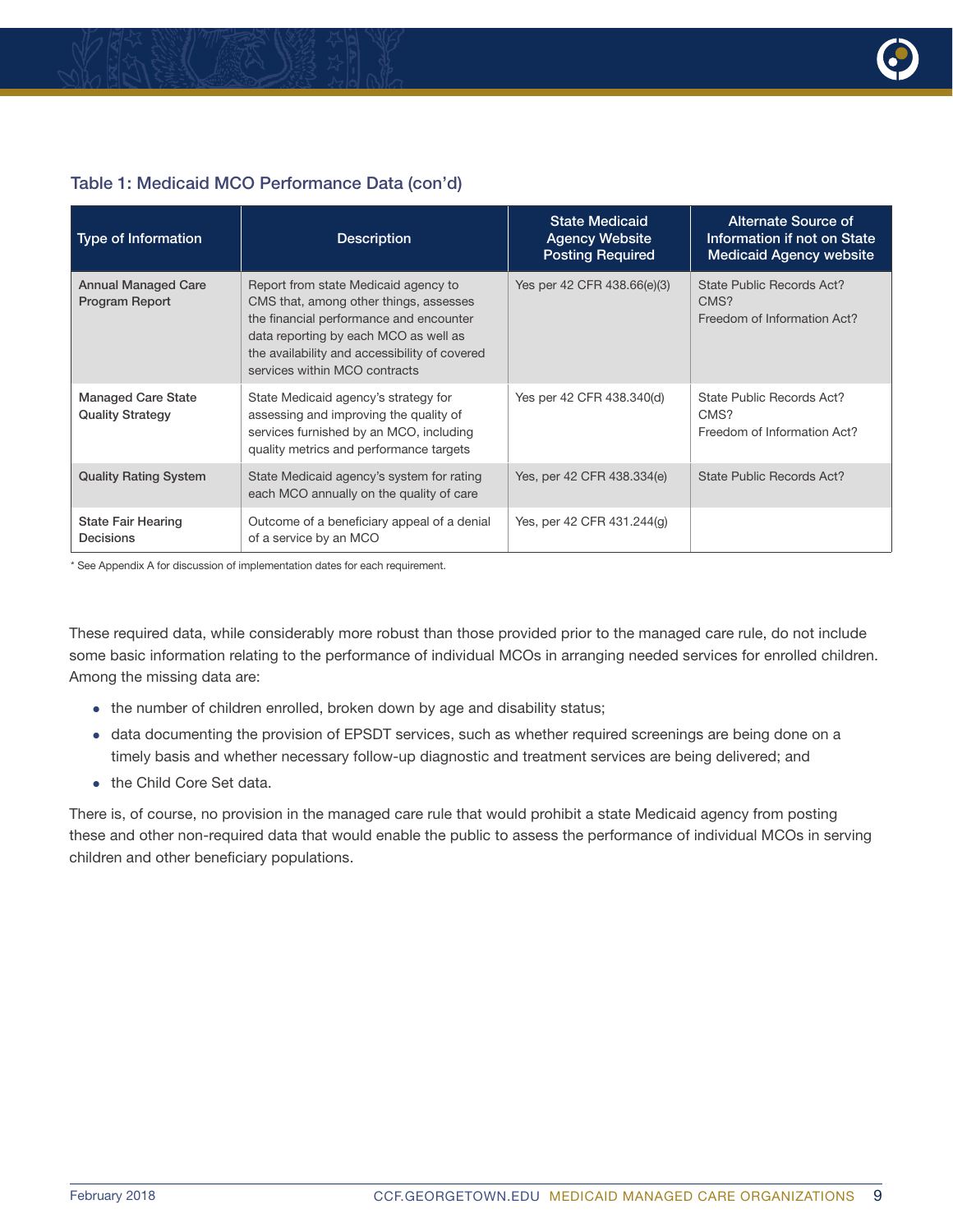

### Assessing Performance Measures

The 2016 Annual Technical Report submitted to the District of Columbia Medicaid agency by its EQRO, the Delmarva Foundation, provides a wealth of information about the HEDIS, Consumer Assessment of Healthcare Providers and Systems (CAHPS) surveys, and EPSDT performance of each of the District's four participating MCOs.78 The entire report is posted on the state agency's website.79 It offers one model for child health advocates and providers to begin to understand the quality of care received by children enrolled in individual MCOs.

- Appendix 1 lists the HEDIS performance measures for each MCO for measurement year 2015, including childhood immunizations by type of vaccine, medication management for children with asthma, and weight assessment and counseling for nutrition and physical activity for children/ adolescents. For each measure, the appendix compares the weighted average rating for the District's MCOs to the national Medicaid HMO benchmarks.
- Appendix 2 includes the Child CAHPS measures for each MCO from the 2016 CAHPS survey, including measures from the supplemental dental questions.<sup>80</sup> As in the case of the HEDIS measures, this appendix compares the weighted average for the District's contracting MCOs with the national Medicaid HMO benchmarks.
- Appendix 3 is the validation of 2016 EPSDT performance measure results conducted by the EQRO. The purpose of the validation is to ensure that the performance measure rates reported by each individual MCO are accurate and reliable. As noted by the report, "[t]he accuracy and reliability of the reported rates is essential to ascertaining whether the MCO's quality improvement efforts have resulted in improved health outcomes."<sup>81</sup> The appendix presents the results for each plan of the EQRO's review of a sample of medical records for initial or periodic screens for each MCO. It also presents, for each MCO, the screening ratio (screenings received/expected screenings), the participant ratio (children receiving at least one initial or periodic screen/total children who should receive one initial or periodic screen), and the preventive dental services ratio (total children receiving preventive dental service from a dentist/total children who should receive one initial or periodic screen).

Taken together, these data enable the state Medicaid agency to compare the performance of each of its contracting MCOs against the other and to address any performance issues identified. They also enable the individual MCOs to compare their own performance with that of their competitors in, and potential entrants into, the DC Medicaid program. The D.C. City Council, in its oversight capacity, can use the data to hold the MCOs and the state Medicaid agency accountable. And advocates can use the data to work with individual MCOs, as well as the state Medicaid agency, to improve the accessibility and quality of care for enrolled children.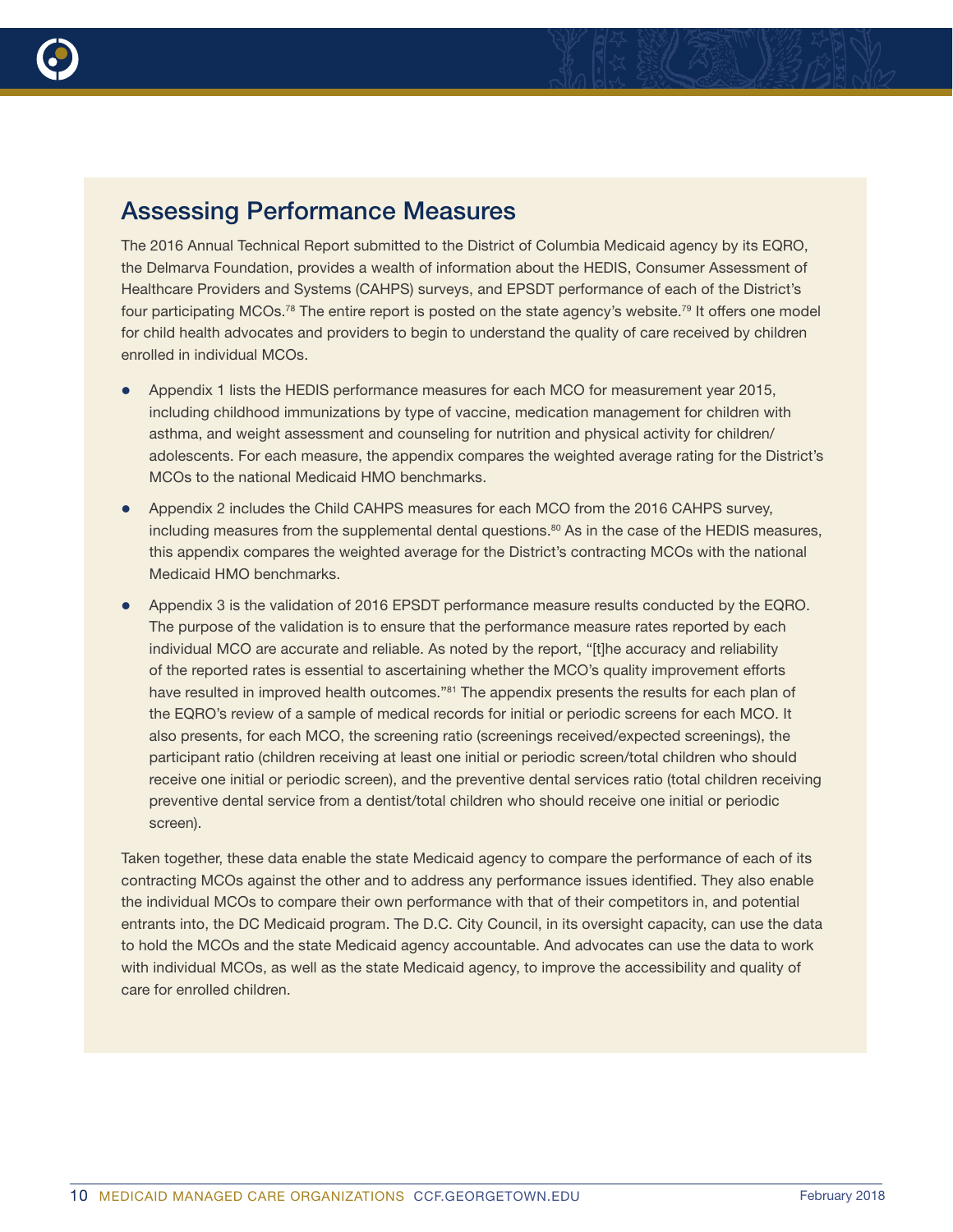

### Discussion and Next Steps

Here, in brief, is the state of play. There is no single, common set of metrics in use by state Medicaid agencies and CMS for measuring quality of care for children enrolled in Medicaid MCOs. There is no publicly accessible, national source of data on the performance of individual MCOs with respect to EPSDT or quality of care for children. There are federal requirements relating to the transparency of data that would allow comparison of individual MCO performance at the state level, but those requirements are being reconsidered by CMS at the same time as they are being phased in. In short, much remains to be done in an uncertain regulatory environment.

There are three basic questions for child health advocates. First, what are the right measures for MCO performance on quality of care for children? Second, how do we persuade state Medicaid agencies to require MCOs to report on those measures, validate the data, and post the results? Finally, how can advocates use the posted results to improve MCO performance? These questions are far more easily asked than answered, but here are some initial thoughts to start the conversation.

The question of measuring performance is not a simple one (see the North Carolina Institute of Medicine report above). At a minimum, the relationship between metrics of EPSDT compliance and quality measures like HEDIS needs to be clarified. How can one best inform the other? For example, the 2018 Child Core Set includes HEDIS measures on childhood immunization status, well-child visits, and developmental screening in the first three years of life. Can performance on these measures inform the judgment about an MCO's compliance with EPSDT screening requirements as measured by its reporting for CMS-416 purposes?<sup>82</sup> The 2018 Child Core Set also includes measures on medication management for children with asthma, follow-up care for children prescribed medication for attention deficit/hyperactivity disorder, and use of multiple current antipsychotics. Can performance on these measures give us insight into an MCO's compliance with EPSDT requirements for treatment?

The predicate for transparency is performance data, and the predicate for performance data is the state Medicaid agency. In seven years, all states will be reporting Child Core Set data, which in managed care states will necessarily require all MCOs to report on these measures so that the state has something to report to CMS. Until then, each state agency will determine what measures it requires its MCOs to report and what results it requires its EQRO to validate and report on. (By July 2018 all managed care states will have to post their EQRO Technical Reports). One model for the use of the EQRO Annual Technical Report is in the District of Columbia, where the EQRO report sets forth MCO-specific results on EPSDT and HEDIS measures and is posted on the state agency's website (see textbox).

If MCO-specific results on EPSDT and HEDIS performance measures are posted, how can advocates best deploy them? Advocates in Illinois report some success in using these data to directly engage MCOs: "MCOs are more open to directing effort and funds to EPSDT measures when we are able to show them concrete quality measures against the benefit mandates. Often they are convinced they are meeting the mandate, but the data are essential in advocates showing MCOs how they can improve and best practices."83

Performance results may also be of interest to state legislators, who as part of their oversight responsibilities, may wish to hold both the state Medicaid agency and individual MCOs accountable if the results indicate poor performance. Finally, the state or local press may be interested in how effectively taxpayer funds are being spent on behalf of children.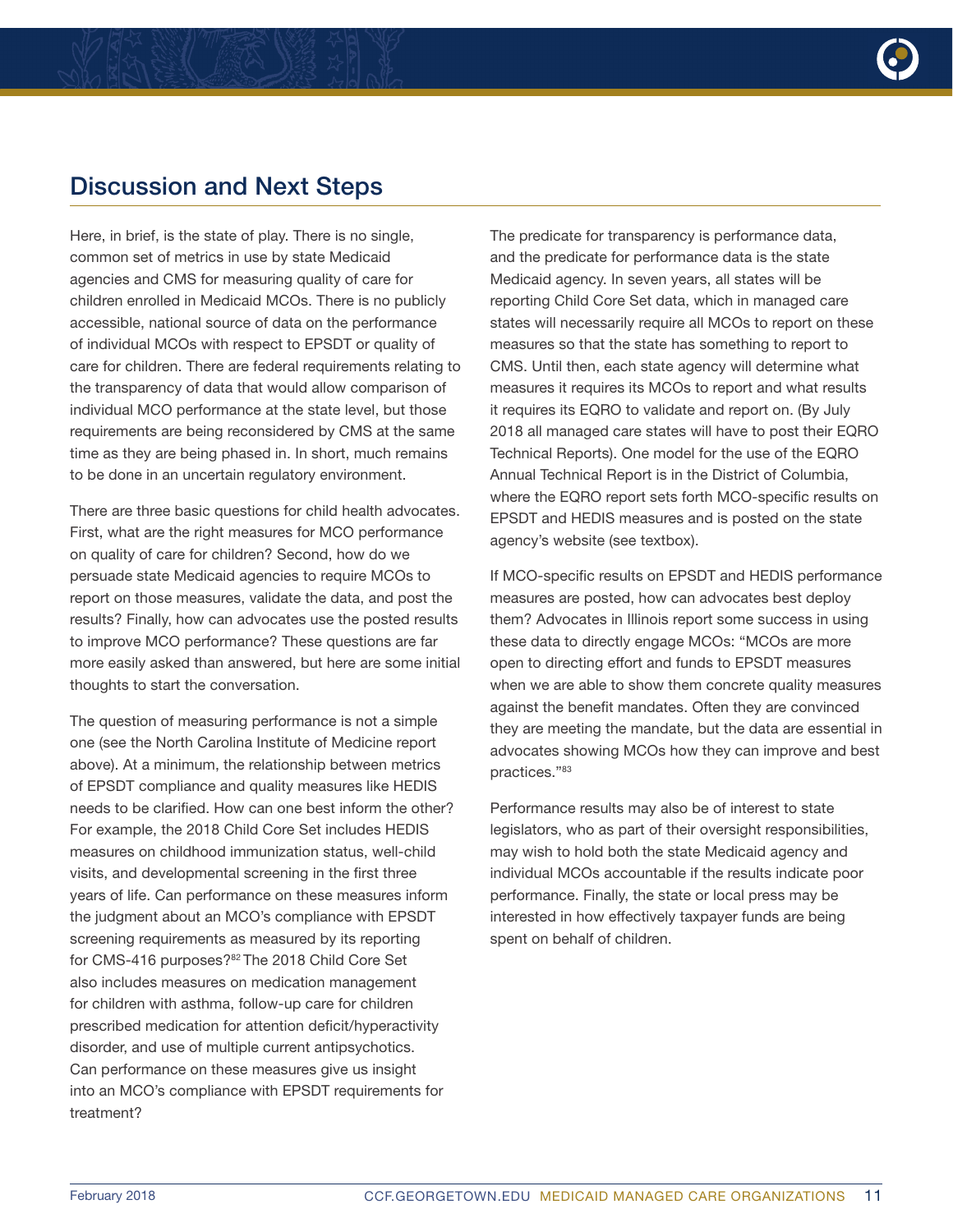

In all but 12 states, MCOs largely determine whether low-income children covered by Medicaid have access to the high-quality services they need and to which they are entitled. State Medicaid agencies make capitation payments to MCOs to manage care for this population, shifting some financial risk to MCOs and creating an incentive to limit services. Given the millions of children enrolled in MCOs and the billions that the federal government and the states are paying MCOs on their behalf, it is essential that timely, accurate data on the quality of care provided by individual MCOs be transparent to all stakeholders, including child health advocates and child health providers.

The transparency of MCO-specific quality data could drive important program improvements for children, as well as other beneficiary populations. It would allow providers and beneficiaries to compare individual MCOs in a state against each other. Providers could use this information to decide whether they want to be associated with an MCO furnishing substandard care; parents could decide whether they want to enroll their children in poorly performing plans. And the public and its elected representatives could judge whether state Medicaid agencies were effectively running their programs by, say, contracting only with MCOs meeting high quality standards for children and rewarding MCOs for meeting quality targets with bonus payments.84

Transparency would also end the current asymmetry of information enjoyed by national managed care firms, which can compare the performance of their subsidiaries in different state markets, while state purchasers, providers, beneficiaries and even the federal government cannot.<sup>85</sup> Having the ability to compare the quality of care provided by the subsidiaries of one national company with those of another would create additional opportunities

to motivate both parent and affiliate managements to improve their performance. The accountability of national plans and their state subsidiaries will become increasingly important if consolidation in the Medicaid managed care market (the acquisition of smaller plans by larger plans) continues.<sup>86</sup>

Transparency has its limits as a tool for improving MCO quality for children (or any subpopulation, such as children with special health care needs). Transparency is only as good as the data that are being made transparent. If the state Medicaid agency does not require the MCO to collect the right EPSDT and quality performance measures, or if the MCO does not report the right measures, or if the data reported are of poor quality or not independently validated, it will be difficult for state policymakers, much less Medicaid beneficiaries and the public at large, to draw useful inferences about the quality of care available from individual MCOs. Resources available to state agencies almost never adequate to all of their responsibilities, and the collection and reporting of quality data is a resource-intensive activity." 87

Addressing these challenges will not be helped by the CMS Administrator's intention to "rollback" her agency's managed care rule in midstream. If the "rollback"occurs, and if its effect is to weaken or even eliminate the rule's transparency requirements relating to quality, CMS would become a much less effective steward of taxpayer dollars and beneficiary health. State Medicaid agencies, despite competing demands, would have to step up to protect their beneficiaries from poor quality MCOs with an effective quality strategy. As the managed care rule recognizes, to be successful, any such strategy will require transparency around individual MCO performance.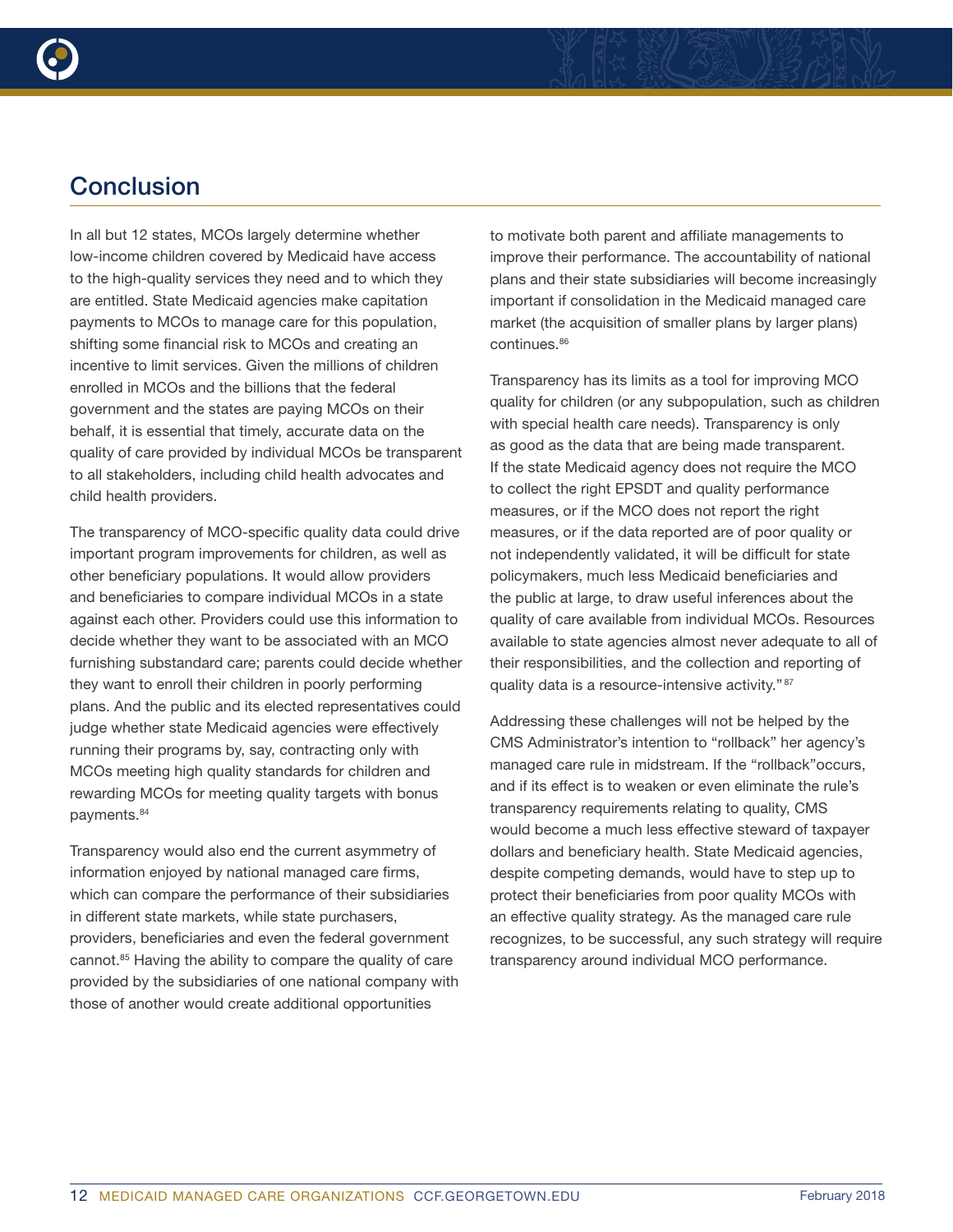

### Appendix A: Implementation Dates of Federal Transparency **Requirements**

This table reflects the *[Implementation Dates for the Medicaid and CHIP Managed Care Final Rule](https://www.medicaid.gov/medicaid/managed-care/downloads/implementation-dates.pdf)* issued by the Centers for Medicare & Medicaid Services (CMS) on April 25, 2016. On June 30, 2017, the Centers for Medicaid and CHIP Services (CMCS) issued an *[Informational Bulletin](https://www.medicaid.gov/federal-policy-guidance/downloads/cib063017.pdf)* announcing that the agency would be using its "enforcement discretion" to allow states to develop "a timeline for future compliance with the regulatory provision" or provisions that they are unable to implement by the required compliance date." CMCS considers each of the regulatory requirements listed below to be within its "enforcement discretion."

#### Implementation Dates for the Medicaid and CHIP Managed Care Final Rule

| Requirement                                              | <b>Citation (42 CFR)</b><br>Part 438) | <b>Rating Period for contracts</b><br>starting on or after<br>July 1, 2017 | Other<br>Implementation<br><b>Date</b>                                                          |
|----------------------------------------------------------|---------------------------------------|----------------------------------------------------------------------------|-------------------------------------------------------------------------------------------------|
| State Medicaid agency website                            | 438.10(c)(3)                          | X                                                                          |                                                                                                 |
| Network Provider Information                             | 438.10(c)(3)                          | X                                                                          |                                                                                                 |
| Annual Managed Care Program<br>Report                    | 438.66(e)(3)                          |                                                                            | Rating period for contracts<br>that start after the release of<br>CMS quidance*                 |
| <b>Accreditation Status</b>                              | 438.332(c)(1)                         | X                                                                          |                                                                                                 |
| <b>Quality Rating System</b>                             | 438.334(e)                            |                                                                            | No later than 3 years from the<br>date of a final notice published<br>in the Federal Register** |
| External Quality Review (EQR)<br><b>Technical Report</b> | 438.364(c)(2)(i)                      |                                                                            | No later than July 1, 2018                                                                      |
| State Medicaid Agency contract<br>with MCO               | 438.602(g)(1)                         | X                                                                          |                                                                                                 |
| Documentation of Provider<br>Network Adequacy            | 438.602(g)(2)                         | X                                                                          |                                                                                                 |
| Individuals with Ownership or<br>Control                 | 438.602(g)(3)                         | X                                                                          |                                                                                                 |
| Results of audits of financial and<br>encounter data     | 438.602(g)(4)                         | X                                                                          |                                                                                                 |
| Managed Care State Quality<br>Strategy                   | 438.340(d)                            |                                                                            | No later than July 1, 2018                                                                      |
| State Fair Hearing decisions                             | 431.244(q)                            |                                                                            | July 5, 2016                                                                                    |

Note: A "rating period" is the 12-month period for which capitation rates are developed under a managed care contract.

\* As of February 26, 2018, CMS had not released guidance

\*\* As of February 26, 2018, CMS had not published notice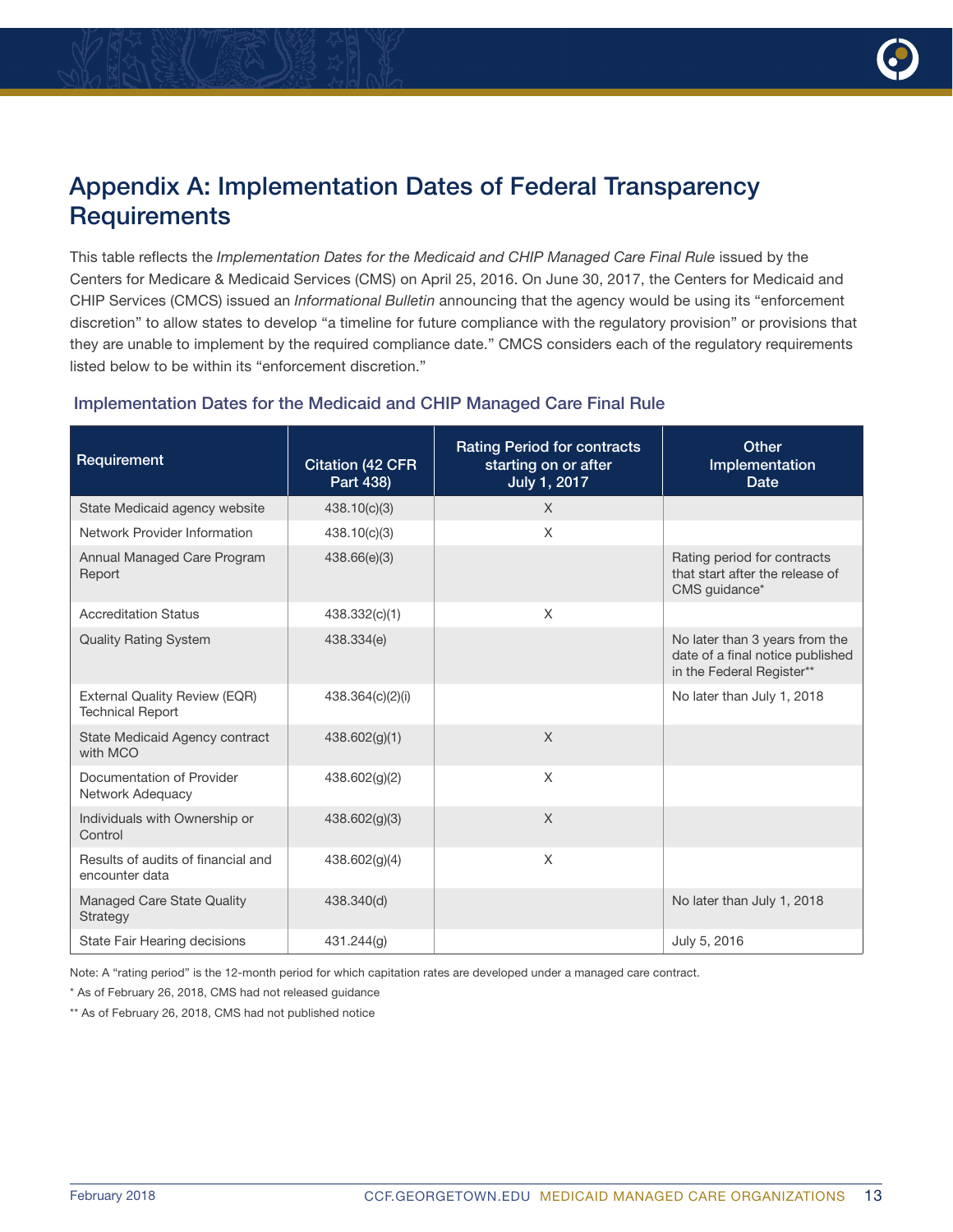

<sup>1</sup> Source for 40 percent: "Public Health Insurance Coverage by Type 2016: American Community Survey 1-Year Estimates," U.S. Census Bureau's 2016 American Community Survey, available at [https://](https://factfinder.census.gov/faces/tableservices/jsf/pages/productview.xhtml?pid=ACS_16_1YR_S2704&prodType=table) [factfinder.census.gov/faces/tableservices/jsf/pages/productview.](https://factfinder.census.gov/faces/tableservices/jsf/pages/productview.xhtml?pid=ACS_16_1YR_S2704&prodType=table) [xhtml?pid=ACS\\_16\\_1YR\\_S2704&prodType=table](https://factfinder.census.gov/faces/tableservices/jsf/pages/productview.xhtml?pid=ACS_16_1YR_S2704&prodType=table); source for 37 million, "Unduplicated Number of Children Ever Enrolled, FY 2016," Center for Medicaid and CHIP Services, available at [https://www.](https://www.medicaid.gov/chip/downloads/fy-2016-childrens-enrollment-report.pdf) [medicaid.gov/chip/downloads/fy-2016-childrens-enrollment-report.](https://www.medicaid.gov/chip/downloads/fy-2016-childrens-enrollment-report.pdf) [pdf](https://www.medicaid.gov/chip/downloads/fy-2016-childrens-enrollment-report.pdf) (37 million).

2 MACSTATS, "Percentage of Medicaid Enrollees in Managed Care by State and Eligibility Group, Updated FY 2013, 2014" (Washington: Medicaid and CHIP Access and Payment Commission, December 2017), available at [https://www.macpac.gov/wp-content/](https://www.macpac.gov/wp-content/uploads/2015/01/EXHIBIT-30.-Percentage-of-Medicaid-Enrollees-in-Managed-Care-by-State-and-Eligibility-Group-FY-2013-FY-2014.pdf) [uploads/2015/01/EXHIBIT-30.-Percentage-of-Medicaid-Enrollees-in-](https://www.macpac.gov/wp-content/uploads/2015/01/EXHIBIT-30.-Percentage-of-Medicaid-Enrollees-in-Managed-Care-by-State-and-Eligibility-Group-FY-2013-FY-2014.pdf)[Managed-Care-by-State-and-Eligibility-Group-FY-2013-FY-2014.pdf.](https://www.macpac.gov/wp-content/uploads/2015/01/EXHIBIT-30.-Percentage-of-Medicaid-Enrollees-in-Managed-Care-by-State-and-Eligibility-Group-FY-2013-FY-2014.pdf)

<sup>3</sup> Total Medicaid enrollment in MCOs increased by 17.5 percent between 2014 and 2015. Given this trend, it is likely that the share and number of children enrolled in MCOs is currently higher than it was in FY 2013, as reflected in the MACStats data cited above. Centers for Medicare and Medicaid Services, "Medicaid Managed Care Enrollment and Program Characteristics, 2014" (Washington: Centers for Medicare and Medicaid Services, 2016), available at [https://www.](https://www.medicaid.gov/medicaid-chip-program-information/by-topics/data-and-systems/medicaid-managed-care/downloads/2014-medicaid-managed-care-enrollment-report.pdf) [medicaid.gov/medicaid-chip-program-information/by-topics/data](https://www.medicaid.gov/medicaid-chip-program-information/by-topics/data-and-systems/medicaid-managed-care/downloads/2014-medicaid-managed-care-enrollment-report.pdf)[and-systems/medicaid-managed-care/downloads/2014-medicaid](https://www.medicaid.gov/medicaid-chip-program-information/by-topics/data-and-systems/medicaid-managed-care/downloads/2014-medicaid-managed-care-enrollment-report.pdf)[managed-care-enrollment-report.pdf](https://www.medicaid.gov/medicaid-chip-program-information/by-topics/data-and-systems/medicaid-managed-care/downloads/2014-medicaid-managed-care-enrollment-report.pdf).

4 The 12 states without MCOs were AL, AK, AR, CT, ID, ME, MT, NC, OK, SD, VT, and WY. Kaiser Family Foundation, "Total Medicaid MCOs" (Washington: Kaiser Family Foundation, September 2017), available at [https://www.kff.org/medicaid/state-indicator/total](https://www.kff.org/medicaid/state-indicator/total-medicaid-mcos/?currentTimeframe=0&sortModel=%7B%22colId%22:%22Location%22,%22sort%22:%22asc%22%7)[medicaid-mcos/?currentTimeframe=0&sortModel=%7B%22colId%22](https://www.kff.org/medicaid/state-indicator/total-medicaid-mcos/?currentTimeframe=0&sortModel=%7B%22colId%22:%22Location%22,%22sort%22:%22asc%22%7) [:%22Location%22,%22sort%22:%22asc%22%7.](https://www.kff.org/medicaid/state-indicator/total-medicaid-mcos/?currentTimeframe=0&sortModel=%7B%22colId%22:%22Location%22,%22sort%22:%22asc%22%7)

<sup>5</sup> The Congressional Budget Office estimates the federal government will spend \$174 billion on managed care in FY 2018 and that this amount will represent between 63 percent and 65 percent of total Medicaid spending, which implies a state expenditure of \$102 billion. Congressional Budget Office, "Detail of Spending and Enrollment for Medicaid for CBO's January 2017 Baseline" (Washington: Congressional Budget Office), available at [https://www.cbo.gov/sites/](https://www.cbo.gov/sites/default/files/recurringdata/51301-2017-01-medicaid.pdf) [default/files/recurringdata/51301-2017-01-medicaid.pdf](https://www.cbo.gov/sites/default/files/recurringdata/51301-2017-01-medicaid.pdf).

<sup>6</sup> The federal government is at risk because it matches the capitation payments that the state Medicaid agency makes to an MCO under an approved risk contract at the matching rate applicable to the population enrolled.

<sup>7</sup> An MCO can also transfer some of its financial risk "downstream" to groups of providers by entering into subcapitation arrangements with those groups.

<sup>8</sup> Chad Terhune and A. Gorman, "Enriched by the Poor: California Health Insurers Make Billions Through Medicaid," *Kaiser Health News*, November 6, 2017, available at [https://khn.org/news/enriched-by-the](https://khn.org/news/enriched-by-the-poor-california-health-insurers-make-billions-through-medicaid/)[poor-california-health-insurers-make-billions-through-medicaid/.](https://khn.org/news/enriched-by-the-poor-california-health-insurers-make-billions-through-medicaid/)

9 Chad Terhune, "Couple Makes Millions Off of Medicaid Managed Care as Oversight Lags," *Kaiser Health News*, February 22, 2018, available at [https://khn.org/news/couple-makes-millions-off](https://khn.org/news/couple-makes-millions-off-medicaid-managed-care-as-oversight-lags/)[medicaid-managed-care-as-oversight-lags/.](https://khn.org/news/couple-makes-millions-off-medicaid-managed-care-as-oversight-lags/) Texas State Auditor's Office, "The Health and Human Services Commission's Management of Its Medicaid Managed Care Contract with Superior HealthPlan, Inc. and Superior HealthPlan Network, and Superior's Compliance with Reporting Requirements" (January 2018), Report No. 18-015,

finding that the State Medicaid agency allowed an MCO to report approximately \$29.6 million in bonus and incentive payments paid to affiliates' employees even though the payments were unallowable under State's contract with the MCO. See [http://www.sao.texas.gov/](http://www.sao.texas.gov/reports/main/18-015.pdf) [reports/main/18-015.pdf](http://www.sao.texas.gov/reports/main/18-015.pdf).

<sup>10</sup> Jason Clayworth, "Skepticism Over Iowa's Medicaid Math Led AmeriHealth to Pull Out," *DesMoines Register*, November 2, 2017, available at [https://www.desmoinesregister.com/story/news/](https://www.desmoinesregister.com/story/news/investigations/2017/11/02/skepticism-over-iowas-medicaid-math-led-amerihealth-pull-out/819515001/) [investigations/2017/11/02/skepticism-over-iowas-medicaid-math-led](https://www.desmoinesregister.com/story/news/investigations/2017/11/02/skepticism-over-iowas-medicaid-math-led-amerihealth-pull-out/819515001/)[amerihealth-pull-out/819515001/.](https://www.desmoinesregister.com/story/news/investigations/2017/11/02/skepticism-over-iowas-medicaid-math-led-amerihealth-pull-out/819515001/)

<sup>11</sup> Chad Terhune, "Whistleblower: Medicaid Managed-Care Firm Improperly Denied Care to Thousands," *Kaiser Health News,* (December 1, 2017), available at [https://khn.org/news/whistleblower](https://khn.org/news/whistleblower-medicaid-managed-care-firm-improperly-denied-care-to-thousands/)[medicaid-managed-care-firm-improperly-denied-care-to-thousands/](https://khn.org/news/whistleblower-medicaid-managed-care-firm-improperly-denied-care-to-thousands/).

12 A. B. Bindman et al., "The Impact of Medicaid Managed Care on Hospitalizations for Ambulatory Care Sensitive Conditions," *Health Services Research* 40:1 (February 2005), pp. 19-38.

<sup>13</sup> NORC at the University of Chicago, " Innovative Approaches in Care Coordination and Care Delivery for Children with Special Health Care Needs among Safety Net Health Plans," (Washington: Association of Community-Affiliated Plans, February, 2017), available at [http://](http://www.communityplans.net/wp-content/uploads/2017/01/Innovative-Approaches-in-Care-Coordination) [www.communityplans.net/wp-content/uploads/2017/01/Innovative-](http://www.communityplans.net/wp-content/uploads/2017/01/Innovative-Approaches-in-Care-Coordination)[Approaches-in-Care-Coordination.](http://www.communityplans.net/wp-content/uploads/2017/01/Innovative-Approaches-in-Care-Coordination)

<sup>14</sup> For analyses for these regulations from the perspective of children, see Georgetown University Center for Children and Families, "Medicaid/CHIP Managed Care Series" (Washington: Georgetown University Center for Children and Families, June 22, 2016), available at [https://ccf.georgetown.edu/2016/06/22/medicaidchip-managed](https://ccf.georgetown.edu/2016/06/22/medicaidchip-managed-care-series/)[care-series/](https://ccf.georgetown.edu/2016/06/22/medicaidchip-managed-care-series/).

<sup>17</sup> Medicaid and CHIP Payment and Access Commission, "Managed care's effect on outcomes" (Washington: Medicaid and CHIP Payment and Access Commission, June 2017), available at [www.macpac.gov/](www.macpac.gov/subtopic/managed-cares-effect-on-outcomes/) [subtopic/managed-cares-effect-on-outcomes/](www.macpac.gov/subtopic/managed-cares-effect-on-outcomes/).

<sup>18</sup> Centers for Medicare and Medicaid Services, "EPSDT - A Guide for States: Coverage in the Medicaid Benefit for Children and Adolescents" (Washington: Centers for Medicare and Medicaid Services, June 2014), available at [https://www.medicaid.gov/](https://www.medicaid.gov/medicaid/benefits/downloads/epsdt_coverage_guide.pdf) [medicaid/benefits/downloads/epsdt\\_coverage\\_guide.pdf.](https://www.medicaid.gov/medicaid/benefits/downloads/epsdt_coverage_guide.pdf)

<sup>19</sup> Some states impose cost-sharing on children in families with incomes above 133 percent of the Federal Poverty Level. See T. Brooks et. al, "Medicaid and CHIP Eligibility, Enrollment, Renewal, and Cost-Sharing Policies as of January 2017: Findings from a 50-State Survey" (Washington: Georgetown University Center for Children and Families and the Kaiser Family Foundation, January 2017), available at [https://ccf.georgetown.edu/wp-content/uploads/2017/01/Report-](https://ccf.georgetown.edu/wp-content/uploads/2017/01/Report-Medicaid-and-CHIP-Eligibility-as-of-Jan-2017-1.pdf)[Medicaid-and-CHIP-Eligibility-as-of-Jan-2017-1.pdf,](https://ccf.georgetown.edu/wp-content/uploads/2017/01/Report-Medicaid-and-CHIP-Eligibility-as-of-Jan-2017-1.pdf) p. 16.

<sup>20</sup> Centers for Medicaid and CHIP Services, "The EPSDT benefit for children and youth in managed care," *Informational Bulletin* (January 5, 2017), available at [https://www.medicaid.gov/federal-policy](https://www.medicaid.gov/federal-policy-guidance/downloads/cib010517.pdf)[guidance/downloads/cib010517.pdf](https://www.medicaid.gov/federal-policy-guidance/downloads/cib010517.pdf).

<sup>21</sup> T. Brooks and K. Whitener, "At Risk: Medicaid's Child-Focused Benefit Structure Known as EPSDT," (Washington: Georgetown University Center for Children and Families, June 2017), available at [https://ccf.georgetown.edu/wp-content/uploads/2017/06/EPSDT-At-](https://ccf.georgetown.edu/wp-content/uploads/2017/06/EPSDT-At-Risk-Final.pdf)[Risk-Final.pdf](https://ccf.georgetown.edu/wp-content/uploads/2017/06/EPSDT-At-Risk-Final.pdf).

<sup>15 42</sup> CFR 438.3

<sup>16 42</sup> CFR 438.66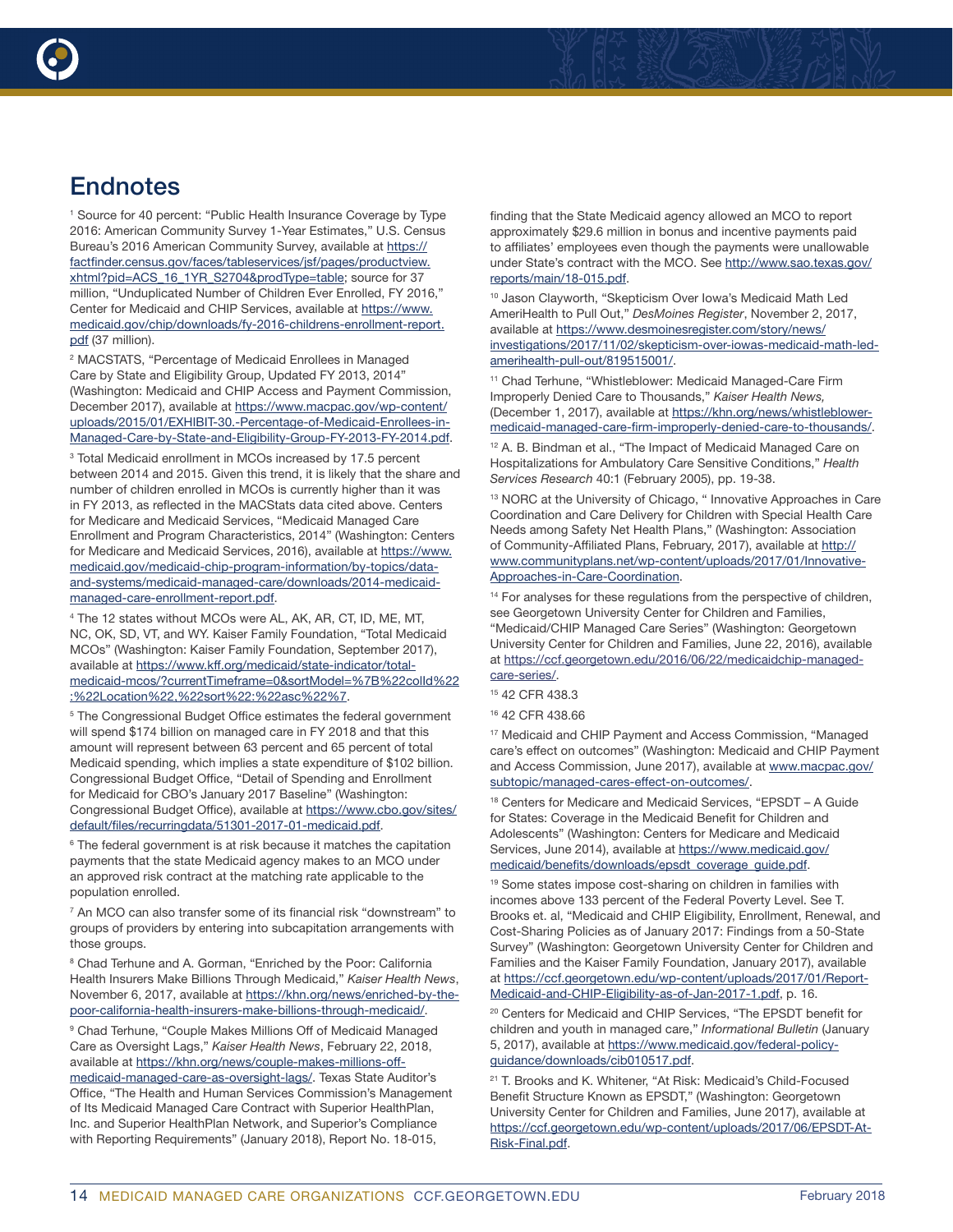

<sup>22</sup> K. Whitener, "Three Ways to Ensure that EPSDT Works in Medicaid Managed Care," (Washington: Georgetown University Center for Children and Families, January 9, 2017), available at [https://ccf.](https://ccf.georgetown.edu/2017/01/09/three-ways-to-ensure-epsdt-works-in-managed-care) [georgetown.edu/2017/01/09/three-ways-to-ensure-epsdt-works-in](https://ccf.georgetown.edu/2017/01/09/three-ways-to-ensure-epsdt-works-in-managed-care)[managed-care](https://ccf.georgetown.edu/2017/01/09/three-ways-to-ensure-epsdt-works-in-managed-care).

<sup>23</sup> Centers for Medicaid and CHIP Services, "Annual EPSDT Reporting Using the Form 416," available at [https://www.medicaid.gov/](https://www.medicaid.gov/medicaid/benefits/epsdt/index.html) [medicaid/benefits/epsdt/index.html.](https://www.medicaid.gov/medicaid/benefits/epsdt/index.html)

<sup>24</sup> For example, Total Eligibles Receiving Preventive Dental Services (line 12b) can be divided by Total Individuals Eligible for EPSDT for 90 Continuous Days (line 1b).

<sup>25</sup> K. Whitener, "Using Data to Document and Improve EPSDT Participation," (Washington: Georgetown Center for Children and Families, June 30, 2016), available at [https://ccf.georgetown.](https://ccf.georgetown.edu/2016/06/30/using-data-document-improve-epsdt-participation) [edu/2016/06/30/using-data-document-improve-epsdt-participation](https://ccf.georgetown.edu/2016/06/30/using-data-document-improve-epsdt-participation).

<sup>26</sup> States determine their own schedules for screens in Medicaid. While most state Medicaid programs generally follow the American Academy of Pediatrics Bright Futures schedule for preventive care, details and reimbursement structures vary considerably. See American Academy of Pediatrics, "2015 Medicaid Reimbursement Reports," (Elk Grove: American Academy of Pediatrics, 2015), available at [https://](https://www.aap.org/en-us/professional-resources/Research/Medicaid%20Reimbursement%20Reports/medicaid_reports_national_all.pdf) [www.aap.org/en-us/professional-resources/Research/Medicaid%20](https://www.aap.org/en-us/professional-resources/Research/Medicaid%20Reimbursement%20Reports/medicaid_reports_national_all.pdf) [Reimbursement%20Reports/medicaid\\_reports\\_national\\_all.pdf.](https://www.aap.org/en-us/professional-resources/Research/Medicaid%20Reimbursement%20Reports/medicaid_reports_national_all.pdf) AAP Bright Future's Preventive Care schedule is available at [https://www.](https://www.aap.org/en-us/documents/periodicity_schedule.pdf) [aap.org/en-us/documents/periodicity\\_schedule.pdf](https://www.aap.org/en-us/documents/periodicity_schedule.pdf).

<sup>27</sup> E. Wright Burak and M. Odeh, "Developmental Screenings for Young Children in Medicaid" (Washington: Georgetown University Center for Children and Families, forthcoming).

 $28$  The exception to this is dental services. For example, the CMS-416 reports total eligibles receiving preventive dental services (line 12b), dental treatment services (12c), sealant on a permanent molar (12d), and dental diagnostic services (12e).

<sup>29</sup> T. Brooks, "Measuring and Improving Health Care Quality for Children in Medicaid and CHIP: A Primer for Child Health Stakeholders" (Washington: Georgetown University Center for Children and Families, March 2016), available at [https://ccf.](https://ccf.georgetown.edu/wp-content/uploads/2016/03/Measuring_Health_Quality_Medicaid_CHIP_Primer.pdf) [georgetown.edu/wp-content/uploads/2016/03/Measuring\\_Health\\_](https://ccf.georgetown.edu/wp-content/uploads/2016/03/Measuring_Health_Quality_Medicaid_CHIP_Primer.pdf) [Quality\\_Medicaid\\_CHIP\\_Primer.pdf](https://ccf.georgetown.edu/wp-content/uploads/2016/03/Measuring_Health_Quality_Medicaid_CHIP_Primer.pdf).

<sup>30</sup> Centers for Medicaid and CHIP Services, "Children's Health Care Quality Measures," available at [https://www.medicaid.gov/medicaid/](https://www.medicaid.gov/medicaid/quality-of-care/performance-measurement/child-core-set/index.html) [quality-of-care/performance-measurement/child-core-set/index.html](https://www.medicaid.gov/medicaid/quality-of-care/performance-measurement/child-core-set/index.html).

<sup>31</sup> Centers for Medicaid and CHIP Services, "2018 Updates to the Child and Adult Core Health Care Quality Measurement Sets" Informational Bulletin, (November 14, 2017), available at [https://www.](https://www.medicaid.gov/federal-policy-guidance/downloads/cib111417.pdf) [medicaid.gov/federal-policy-guidance/downloads/cib111417.pdf.](https://www.medicaid.gov/federal-policy-guidance/downloads/cib111417.pdf)

<sup>32</sup> Centers for Medicaid and CHIP Services, "2018 Core Set of Children's Health Care Quality Measures for Medicaid and CHIP (Child Core Set)" (Washington: Centers for Medicaid and CHIP Services), available at [https://www.medicaid.gov/medicaid/quality-of-care/](https://www.medicaid.gov/medicaid/quality-of-care/downloads/performance-measurement/2018-child-core-set.pdf) [downloads/performance-measurement/2018-child-core-set.pdf.](https://www.medicaid.gov/medicaid/quality-of-care/downloads/performance-measurement/2018-child-core-set.pdf)

<sup>33</sup> If at least 25 states report on a measure, CMS will post the results. Centers for Medicare and Medicaid Services, "Quality of Care for Children in Medicaid and CHIP: Findings from the 2015 Child Core Set Chart Pack" (Washington: Centers for Medicare and Medicaid Services, May 2017), available at [https://www.medicaid.gov/medicaid/](https://www.medicaid.gov/medicaid/quality-of-care/downloads/performance-measurement/2016-child-chart-pack.pdf) [quality-of-care/downloads/performance-measurement/2016-child](https://www.medicaid.gov/medicaid/quality-of-care/downloads/performance-measurement/2016-child-chart-pack.pdf)[chart-pack.pdf.](https://www.medicaid.gov/medicaid/quality-of-care/downloads/performance-measurement/2016-child-chart-pack.pdf)

34 Section 50102(b) of the Bipartisan Budget Act of 2018, P.L. 115-123.

<sup>35</sup> In FY 2014, about 3.4 million children in California and 2 million children in New York were enrolled in comprehensive managed care. Exhibits 14b and 30b of MACStats. Medicaid and CHIP Payment and Access Commission, "Medicaid and CHIP Data Book" (Washington: Medicaid and CHIP Payment and Access Commission, December 2017), available at [https://www.macpac.gov/publication/macstats](https://www.macpac.gov/publication/macstats-medicaid-and-chip-data-book-2/)[medicaid-and-chip-data-book-2/](https://www.macpac.gov/publication/macstats-medicaid-and-chip-data-book-2/).

36 California Department of Health Care Services, "Medi-Cal Children's Health Dashboard," (see figure 5), Multi-Year Statewide Medi-Cal Managed Care Weighted Average Performance Measure results for Full-Scope Managed Care Health (California: California Department of Helath Care Services, December 2017), available at [http://www.dhcs.](http://www.dhcs.ca.gov/services/Documents/December2017PediatricDashboard.pdf) [ca.gov/services/Documents/December2017PediatricDashboard.pdf](http://www.dhcs.ca.gov/services/Documents/December2017PediatricDashboard.pdf). The Department also posts and updates on a quarterly basis a Medi-Cal Managed Care Performance Dashboard. The Dashboard provides a single score that reflects the performance of each of the 53 Medicaid plans on a set of HEDIS measures selected by the Department; neither the score nor the measures are specific to children and adolescents. California Department of Health Care Services, "Medi-Cal Managed Care Performance Dashboard" (California: California Department of Health Care Services), available at [http://www.dhcs.ca.gov/services/](http://www.dhcs.ca.gov/services/Pages/MngdCarePerformDashboard.aspx) [Pages/MngdCarePerformDashboard.aspx.](http://www.dhcs.ca.gov/services/Pages/MngdCarePerformDashboard.aspx)

<sup>37</sup> California Department of Health Care Services, "Medi-Cal Managed Care External Quality Review Technical Report July 1, 2015–June 30, 2016" (California: California Department of Health Care Services, April 2017), available at [http://www.dhcs.ca.gov/dataandstats/reports/](http://www.dhcs.ca.gov/dataandstats/reports/Documents/MMCD_Qual_Rpts/TechRpt/CA2015-16_Technical_Report_F1.pdf) [Documents/MMCD\\_Qual\\_Rpts/TechRpt/CA2015-16\\_Technical\\_](http://www.dhcs.ca.gov/dataandstats/reports/Documents/MMCD_Qual_Rpts/TechRpt/CA2015-16_Technical_Report_F1.pdf) [Report\\_F1.pdf](http://www.dhcs.ca.gov/dataandstats/reports/Documents/MMCD_Qual_Rpts/TechRpt/CA2015-16_Technical_Report_F1.pdf).

38 New York State Department of Health, "2017 Health Plan Comparison Report: A Report Comparing Quality and Satisfaction Performance Results for Health Plans (QARR Report Series)" (New York: New York State Department of Health), Section 5, pp. 63-66, available at [https://www.health.ny.gov/health\\_care/managed\\_care/](https://www.health.ny.gov/health_care/managed_care/reports/docs/health_comp_report/health_comp_report_2017.pdf) [reports/docs/health\\_comp\\_report/health\\_comp\\_report\\_2017.pdf.](https://www.health.ny.gov/health_care/managed_care/reports/docs/health_comp_report/health_comp_report_2017.pdf)

<sup>39</sup> Plan-specific reports for 2015, compiled in April 2017, are posted at New York State Department of Health, Office of Quality and Patient Safety. For example "External Quality Review Technical Report for: HealthPlus, an AmeriGroup Company [AmeriGroup New York, LLC.], Reporting Year 2015" (New York: New York State Department of Health, April 2017), available at [https://www.health.ny.gov/statistics/](https://www.health.ny.gov/statistics/health_care/managed_care/plans/reports/docs/amerigroup.pdf) [health\\_care/managed\\_care/plans/reports/docs/amerigroup.pdf](https://www.health.ny.gov/statistics/health_care/managed_care/plans/reports/docs/amerigroup.pdf).

40 Healthcare Effectiveness Data and Information Set (HEDIS) measures are developed by the National Committee for Quality Assurance (NCQA). They are used by many state Medicaid agencies to compare the performance of individual MCOs over time and well as against other MCOs. Background on HEDIS can be found at [http://](http://www.ncqa.org/HEDISQualityMeasurement.aspx) [www.ncqa.org/HEDISQualityMeasurement.aspx](http://www.ncqa.org/HEDISQualityMeasurement.aspx).

<sup>41</sup> Of the 18 measures used by New York, 5 are also used by California (Childhood Immunization Status—Combination 3; Immunization for Adolescents—Combination 1; Weight Assessment and Counseling for Nutrition and Physical Activity for Children/Adolescents – BMI Percentile, Counseling for Nutrition, and Counseling for Physical Activity; and Well-Child Visit in the Third, Fourth, Fifth, and Sixth Years of Life.

<sup>42</sup> The remaining 10 Core Set measures are in the domains of Maternal and Perinatal Health (7), Dental and Oral Health Services (2), and Experience of Care (1), which are removed from this comparison because state reporting is separate.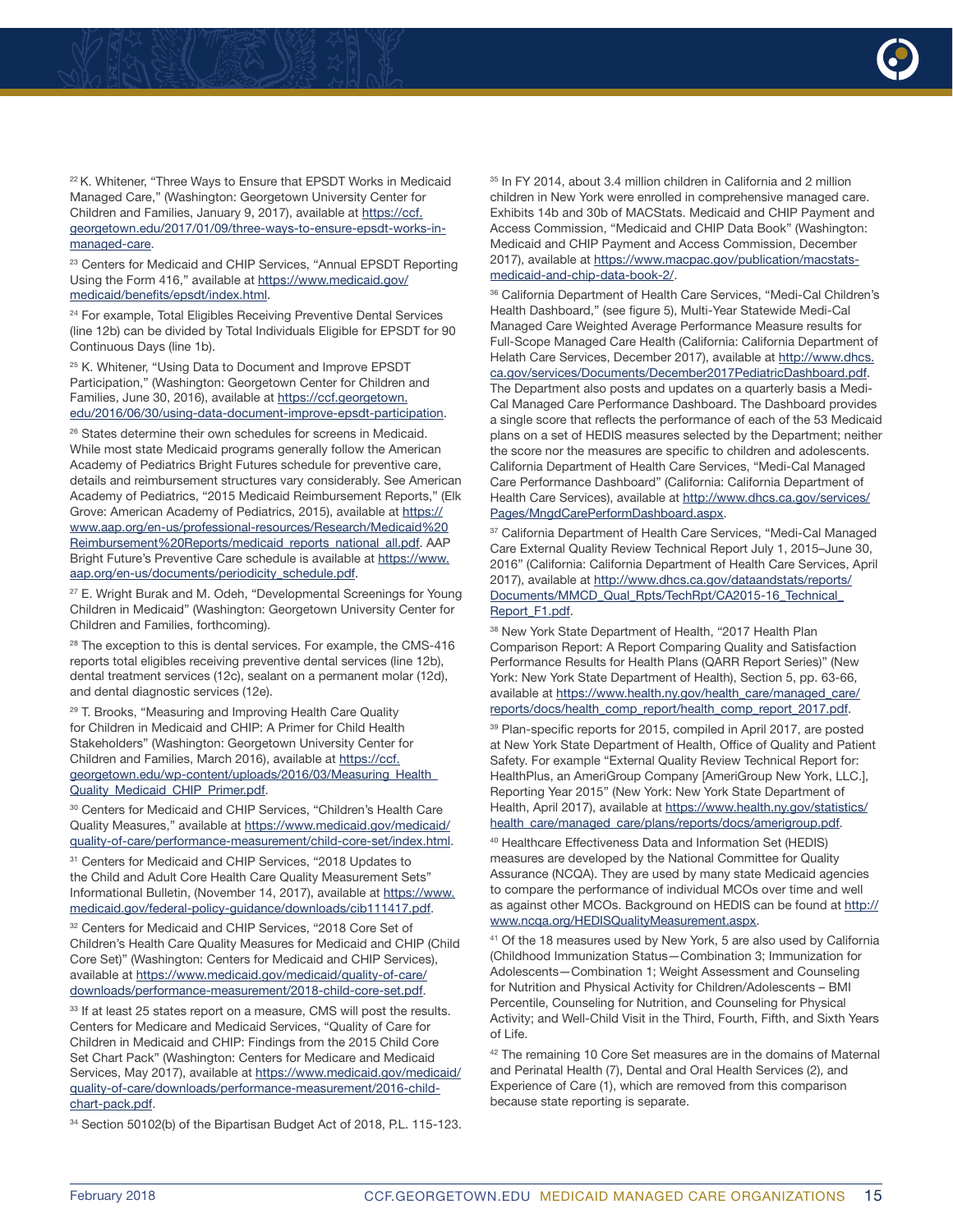



43 The five overlapping measures are Childhood Immunization Status; Immunizations for Adolescents; Well-Child Visits in the Third, Fourth, Fifth, and Sixth Years of Life; Children and Adolescents' Access to Primary Care Practitioners; and Weight Assessment and Counseling for Nutrition and Physical Activity for Children/Adolescents – Body Mass Index Assessment for Children/Adolescents.

44 North Carolina Institute of Medicine, "Metrics to Drive Improvements in Health: A Report of the Task Force on Health Care Analytics" (Morrisville: North Carolina Institute of Medicine, October 2017), available at [http://nciom.org/metrics-to-drive-improvements-in-health](http://nciom.org/metrics-to-drive-improvements-in-health-a-report-of-the-task-force-on-health-care-analytics/)[a-report-of-the-task-force-on-health-care-analytics/](http://nciom.org/metrics-to-drive-improvements-in-health-a-report-of-the-task-force-on-health-care-analytics/).

<sup>45</sup> The 10 overlapping with the Core Set are: Weight Assessment and Counseling for Nutrition and Physical Activity for Children/ Adolescents (Ages 3-17); Chlamydia Screening in Women (Ages 16 – 24); Childhood Immunization Status; Immunizations for Adolescents; Well-Child Visits in the Third, Fourth, Fifth, and Sixth Years of Life; Adolescent Well Care Visits; Screening for Clinical Depression and Follow Up Plan (Ages 12 and over); Medication Management for People with Asthma (Ages 5 to 64); and Follow Up After Hospitalization for Mental Illness (Ages 6 and older).

46 North Carolina Institute of Medicine, p. 9.

47 81 Fed. Reg. 27498 (May 6, 2016), revising 42 CFR Part 438, available at [https://www.medicaid.gov/medicaid/managed-care/](https://www.medicaid.gov/medicaid/managed-care/guidance/final-rule/index.html) [guidance/final-rule/index.html](https://www.medicaid.gov/medicaid/managed-care/guidance/final-rule/index.html).

48 Center for Medicaid and CHIP Services, "Medicaid and CHIP Managed Care Final Rule Implementation Dates (CMS-2390-F)," available at [https://www.medicaid.gov/medicaid/managed-care/](https://www.medicaid.gov/medicaid/managed-care/downloads/implementation-dates.pdf) [downloads/implementation-dates.pdf](https://www.medicaid.gov/medicaid/managed-care/downloads/implementation-dates.pdf).

49 "Center for Medicaid and CHIP Services Medicaid Managed Care Regulations with July 1, 2017 Compliance Dates," *Informational Bulletin*, (June 30, 2017), available at [https://www.medicaid.gov/](https://www.medicaid.gov/federal-policy-guidance/downloads/cib063017.pdf) [federal-policy-guidance/downloads/cib063017.pdf.](https://www.medicaid.gov/federal-policy-guidance/downloads/cib063017.pdf)

<sup>50</sup> Seema Verma, "Speech: Remarks by Administrator Seema Verma at the National Association of Medicaid Directors (NAMD) 2017 Fall Conference," National Association of Medicaid Directors, November 7, 2016, available at [https://www.cms.gov/](https://www.cms.gov/Newsroom/MediaReleaseDatabase/Fact-sheets/2017-Fact-Sheet-items/2017-11-07.html) [Newsroom/MediaReleaseDatabase/Fact-sheets/2017-Fact-Sheet](https://www.cms.gov/Newsroom/MediaReleaseDatabase/Fact-sheets/2017-Fact-Sheet-items/2017-11-07.html)[items/2017-11-07.html.](https://www.cms.gov/Newsroom/MediaReleaseDatabase/Fact-sheets/2017-Fact-Sheet-items/2017-11-07.html)

 $51$  The requirement for an annual independent review was set forth in the prior managed care regulations at 42 CFR 438.310-438.370.

52 42 CFR 438.330(c)

53 42 CFR 438.350

54 42 CFR 438.362. The exemption is at state option.

55 42 CFR 438.350(e)

56 42 CFR 438.370

57 Department of Health and Human Services, "EQRO2 Validation of Performance Measures Reported by the MCO, Version 2.0" (Washington: Department of Health and Human Services, September 2012), available at https://www.medicaid.gov/medicaid/quality-ofcare/downloads/eqr-protocol-2.pdf

58 42 CFR 438.364(a)(5)

59 42 CFR 438.364(c)(2)

<sup>60</sup> See Centers for Medicare and Medicaid Services, "Medicaid and CHIP Managed Care Final Rule (CMS 2390-F): Implementation Dates" (Washington, Centers for Medicare and Medicaid Services, April 25, 2016), available at [https://www.medicaid.gov/medicaid/managed](https://www.medicaid.gov/medicaid/managed-care/downloads/implementation-dates.pdf)[care/downloads/implementation-dates.pdf](https://www.medicaid.gov/medicaid/managed-care/downloads/implementation-dates.pdf).

61 42 CFR 438.340

62 42 CFR 438.334

63 42 CFR 438.340(b)(3)(i)

64 42 CFR 438.334(e)

<sup>65</sup> Center for Medicaid and CHIP Services Medicaid and CHIP, "Managed Care Final Rule Implementation Dates (CMS-2390-F)," available at [https://www.medicaid.gov/medicaid/managed-care/](https://www.medicaid.gov/medicaid/managed-care/downloads/implementation-dates.pdf) [downloads/implementation-dates.pdf](https://www.medicaid.gov/medicaid/managed-care/downloads/implementation-dates.pdf).

66 42 CFR 438.334(a)(3)

<sup>67</sup> The data published by the Medicaid and CHIP Payment and Access Commission (MACPAC) are specific to states but not to individual MCOs. See Medicaid and CHIP Payment and Access Commission, "Medicaid and CHIP Data Book" (Washington: Medicaid and CHIP Payment and Access Commission, December 2017), exhibits 29, 30a, and 30b, available at [https://www.macpac.gov/publication/](https://www.macpac.gov/publication/macstats-medicaid-and-chip-data-book-2/) [macstats-medicaid-and-chip-data-book-2/.](https://www.macpac.gov/publication/macstats-medicaid-and-chip-data-book-2/) Health Management Associates, a national research and consulting firm, tracks quarterly MCO enrollment data posted on state Medicaid agency websites. In many, but not all states, the data are MCO-specific. See A. Fairgrieve, "Medicaid Managed Care Enrollment Update – Q3 2017" (Washington: Health Management Associates, October 12, 2017), available at [https://www.healthmanagement.com/blog/medicaid-managed-care](https://www.healthmanagement.com/blog/medicaid-managed-care-enrollment-update-q3-2017/)[enrollment-update-q3-2017/.](https://www.healthmanagement.com/blog/medicaid-managed-care-enrollment-update-q3-2017/)

68 The National Committee for Quality Assurance (NCQA) offers a tool, the Quality Compass, that allows customers to compare the performance of those individual managed care plans that report HEDIS measures against competitors that report HEDIS data and against national, regional, and state benchmarks. The tool has data on three different product lines: commercial, Medicare, and Medicaid. See Quality Compass," National Committee for Quality Assurance," available at [http://www.ncqa.org/hedis-quality-measurement/quality](http://www.ncqa.org/hedis-quality-measurement/quality-measurement-products/quality-compass)[measurement-products/quality-compass.](http://www.ncqa.org/hedis-quality-measurement/quality-measurement-products/quality-compass)

69 Mathematica Policy Research, "Medicaid Managed Care Enrollment and Program Characteristics, 2015" (Washington: Centers for Medicare and Medicaid Services, 2016), available at [https://www.](https://www.medicaid.gov/medicaid-chip-program-information/by-topics/data-and-systems/medicaid-managed-care/downloads/2014-medicaid-managed-care-enrollment-report.pdf) [medicaid.gov/medicaid-chip-program-information/by-topics/data](https://www.medicaid.gov/medicaid-chip-program-information/by-topics/data-and-systems/medicaid-managed-care/downloads/2014-medicaid-managed-care-enrollment-report.pdf)[and-systems/medicaid-managed-care/downloads/2014-medicaid](https://www.medicaid.gov/medicaid-chip-program-information/by-topics/data-and-systems/medicaid-managed-care/downloads/2014-medicaid-managed-care-enrollment-report.pdf)[managed-care-enrollment-report.pdf](https://www.medicaid.gov/medicaid-chip-program-information/by-topics/data-and-systems/medicaid-managed-care/downloads/2014-medicaid-managed-care-enrollment-report.pdf).

70 Line 13 of the CMS-416, "Total Eligibles Enrolled in Managed Care," is the unduplicated number of individuals eligible for EPSDT for 90 continuous days enrolled in any type of managed care arrangement, whether medical or dental, at any time during the reporting year. In 2016, the national reported total was 36.7 million. CMS-416 Instructions, FY 2016 Data, posted at [https://www.medicaid.gov/](https://www.medicaid.gov/medicaid/benefits/epsdt/index.html) [medicaid/benefits/epsdt/index.html.](https://www.medicaid.gov/medicaid/benefits/epsdt/index.html)

71 Department of Health and Human Services, "2015 Annual Report on The Quality of Care for Children in Medicaid and CHIP," Figure 4 (Washington: Department of Health and Human Services, February 2016), available at [https://www.medicaid.gov/medicaid/quality-of](https://www.medicaid.gov/medicaid/quality-of-care/downloads/2015-child-sec-rept.pdf)[care/downloads/2015-child-sec-rept.pdf.](https://www.medicaid.gov/medicaid/quality-of-care/downloads/2015-child-sec-rept.pdf)

72 The 12 states without MCOs were AL, AK, AR, CT, ID, ME, MT, NC, OK, SD, VT, and WY. See Kaiser Family Foundation "Total Medicaid MCOs" (Washington: Kaiser Family Foundation, September 2017), available at [https://www.kff.org/medicaid/state-indicator/total](https://www.kff.org/medicaid/state-indicator/total-medicaid-mcos/?currentTimeframe=0&sortModel=%7B%22colId%22:%22Location%22,%22sort%22:%22asc%22%7)[medicaid-mcos/?currentTimeframe=0&sortModel=%7B%22colId%22](https://www.kff.org/medicaid/state-indicator/total-medicaid-mcos/?currentTimeframe=0&sortModel=%7B%22colId%22:%22Location%22,%22sort%22:%22asc%22%7) [:%22Location%22,%22sort%22:%22asc%22%7.](https://www.kff.org/medicaid/state-indicator/total-medicaid-mcos/?currentTimeframe=0&sortModel=%7B%22colId%22:%22Location%22,%22sort%22:%22asc%22%7)

<sup>73</sup> Indicators across the Tracker have different time frames for posting, depending on the data source. See Kaiser Family Foundation, "Medicaid Managed Care Market Tracker" (Washington: Kaiser Family Foundation), available at [https://www.kff.org/data-collection/](https://www.kff.org/data-collection/medicaid-managed-care-market-tracker/) [medicaid-managed-care-market-tracker/](https://www.kff.org/data-collection/medicaid-managed-care-market-tracker/).